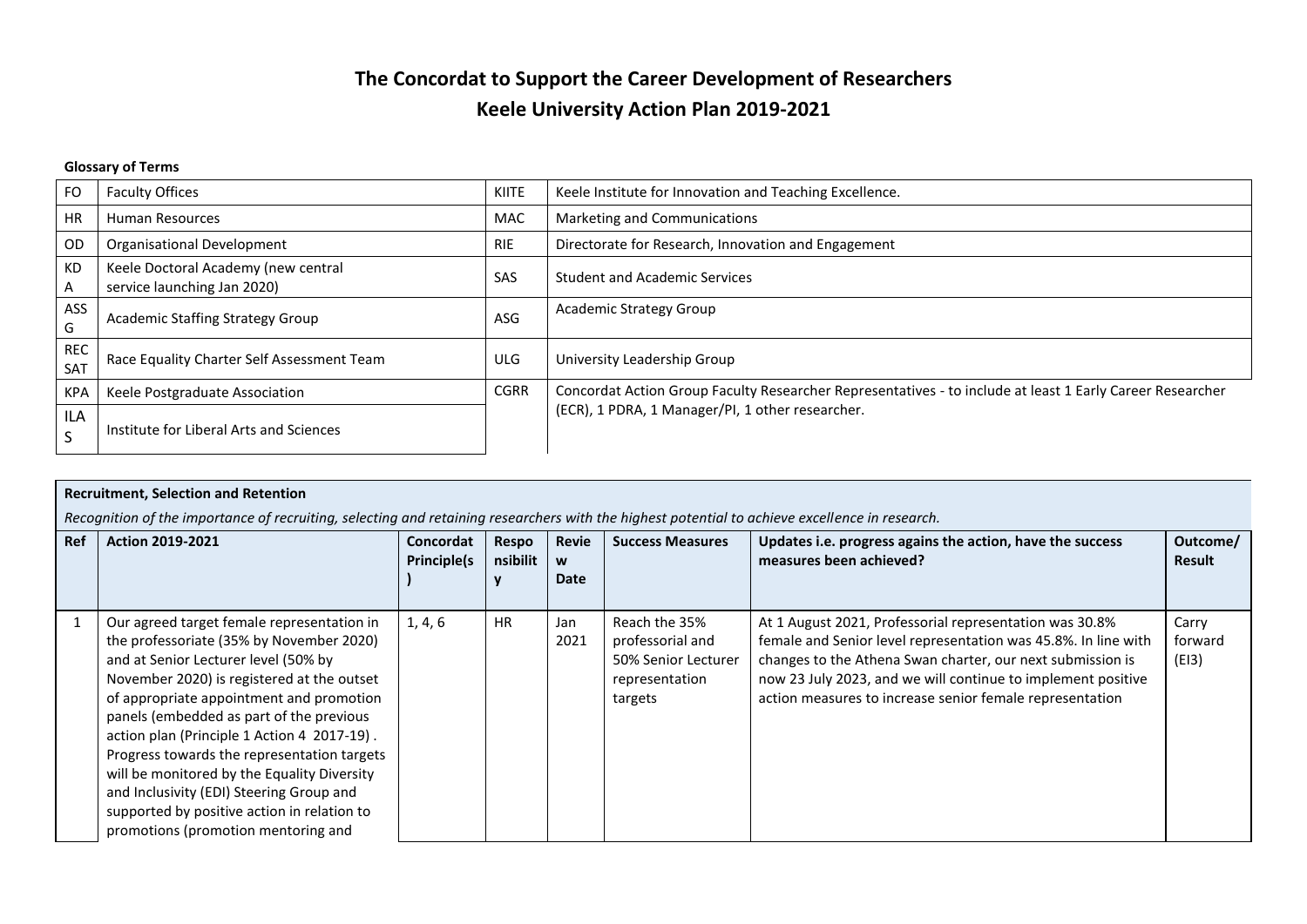|                | active identification of females approaching<br>promotion through the appraisal process).                                                                                                                                                                                                                                                                                                                                                                                                 |                                |           |                                                          |                                                                                                                                                                                                                                                                                                                                                                                                      |                                                                                                                                                                |                           |
|----------------|-------------------------------------------------------------------------------------------------------------------------------------------------------------------------------------------------------------------------------------------------------------------------------------------------------------------------------------------------------------------------------------------------------------------------------------------------------------------------------------------|--------------------------------|-----------|----------------------------------------------------------|------------------------------------------------------------------------------------------------------------------------------------------------------------------------------------------------------------------------------------------------------------------------------------------------------------------------------------------------------------------------------------------------------|----------------------------------------------------------------------------------------------------------------------------------------------------------------|---------------------------|
| $\overline{2}$ | Recording the gender profile of all interview<br>panels is now embedded in our online<br>recruitment system Keele People and<br>recruitment guidance has been updated to<br>enable gender balance on panels. We will<br>now implement monitoring of the gender<br>and ethnicity profiles with the aim of<br>reducing the gender gap in shortlisting and<br>ensuring the proportion of BAME candidates<br>at the application stage is consistent at<br>shortlisting and appointment stages | 1, 4, 6                        | <b>HR</b> | Nov<br>2020<br>Feb<br>2021<br>Nov<br>2021<br>Feb<br>2022 | Gender:<br>Benchmarking<br>percentages will be<br>established for<br>2019-20 by Nov<br>2021 the target is a<br>5% reduction in the<br>gender gap in<br>shortlisting and<br>appointments.<br>Ethnicity: by Feb<br>2022; proportion of<br><b>BAME</b> academic<br>staff increase to;<br>24.1% at shortlisting<br>and 22.2% at<br>appointment<br>stages, monitoring<br>on mid way<br>progress Feb 2021. | Action reviewed at 18th January 2021 meeting. This is an<br>ongoing action with some key milestone dates not falling<br>within this action plan review period. | Carry<br>forward<br>(E13) |
| 3              | <b>Ensure provision of good employment</b><br>conditions that aim to have a positive<br>impact on researcher wellbeing                                                                                                                                                                                                                                                                                                                                                                    | New<br>principles              |           |                                                          |                                                                                                                                                                                                                                                                                                                                                                                                      |                                                                                                                                                                |                           |
| a)             | Develop and launch new workload allocation<br>principles for academic staff (including<br>researchers), ensuring that workloads are<br>set and managed in a fair and consistent<br>manner across the university. CROS 2019<br>highlights the issue of time allocation for<br>research-active staff, this action will help<br>providle clarity and consitency for all<br>researchers.                                                                                                      | Environme<br>nt &<br>Culture 1 | ASG       | Aug<br>2020                                              | New document<br>approved,<br>communicated to<br>all<br>acadmic/research<br>staff and embedded<br>in annual planning<br>processes                                                                                                                                                                                                                                                                     | New WAM guidance approved at Senate in June 2021 and<br>implemented for the 2021/22 academic year.                                                             | Complete<br>d             |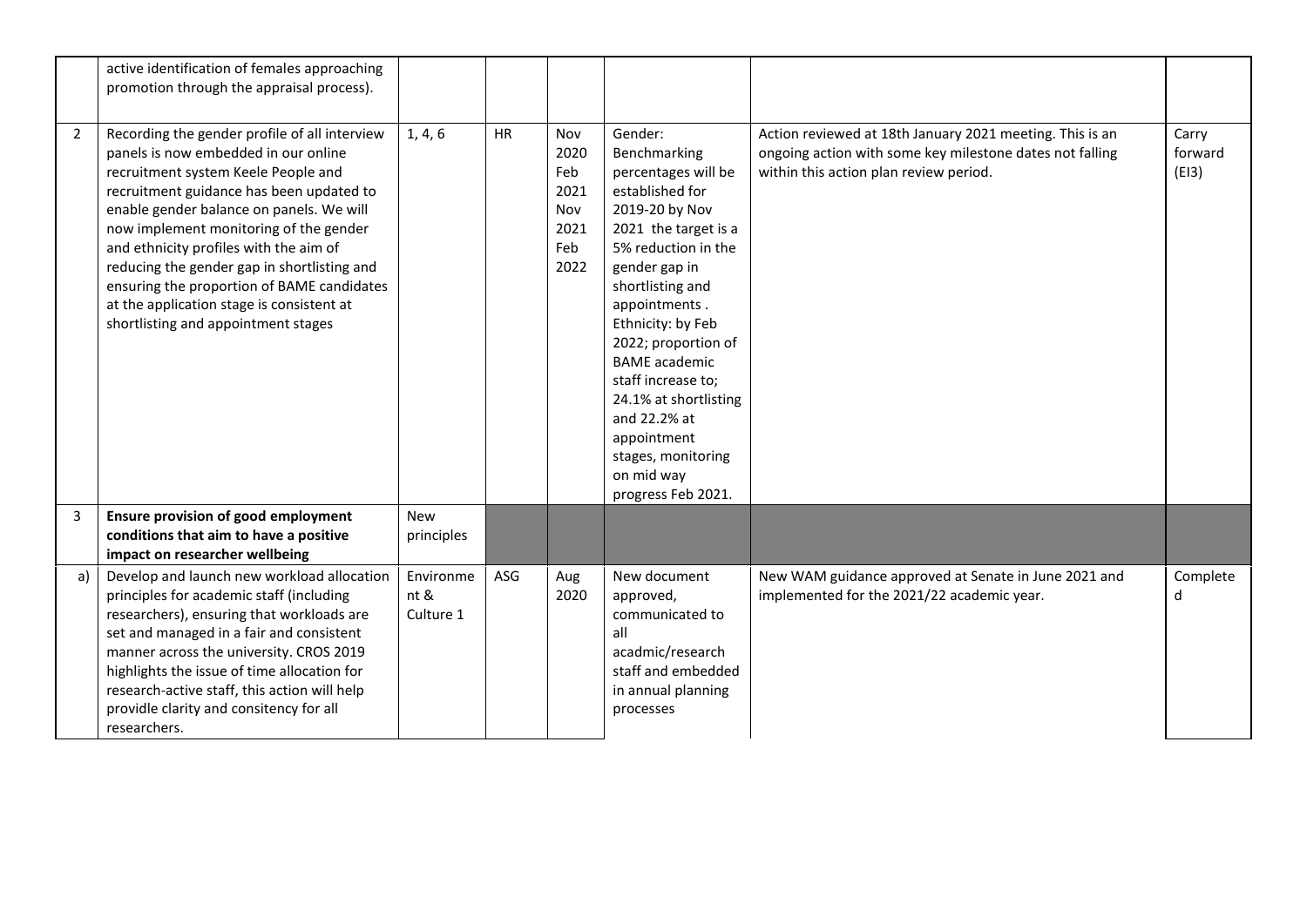| b) | Develop and implement a programme of<br>training to ensure that managers across the<br>University are informed, confident and able<br>to engage in conversations with staff around<br>health and wellbeing available from<br>recruitment and throughout employment. | Environme<br>nt &<br>Culture 1 | AD,<br><b>OD</b> | Aug<br>2020<br>Aug<br>2021   | Develop and<br>implement training<br>to raise awareness<br>and understanding<br>of wellbeing and its<br>support. Monitor<br>and record numbers<br>of attendees.                                                                                                                | A range of virtual workshops have run from Organisational<br>Development around health and wellbeing. These were<br>available to all staff during 2020/2021. Please see particpation<br>figures below: Having honest/difficult conversations - 24, Staff<br>Performance Review and Enhancement (Appraisal) - 29, Top<br>Tips for Health and Wellbeing - 20, Having Honest<br>Conversations (PGR only) - 41 Stress Awareness Masterclass -<br>11 | Complete<br>d |
|----|---------------------------------------------------------------------------------------------------------------------------------------------------------------------------------------------------------------------------------------------------------------------|--------------------------------|------------------|------------------------------|--------------------------------------------------------------------------------------------------------------------------------------------------------------------------------------------------------------------------------------------------------------------------------|-------------------------------------------------------------------------------------------------------------------------------------------------------------------------------------------------------------------------------------------------------------------------------------------------------------------------------------------------------------------------------------------------------------------------------------------------|---------------|
| c) | Supporting the wellbeing of researchers -<br>research-only staff to be consulted to help<br>develop the support offer which is expected<br>to include, workshops, networking and<br>forum opportunities                                                             | Environme<br>nt &<br>Culture 2 | <b>SAS</b>       | Sept<br>2020<br>Sept<br>2021 | Levels of researcher<br>engagement in the<br>consultation<br>recorded (numbers,<br>job role and as a<br>percentage of<br>research active<br>staff). Support<br>package and<br>monitored -<br>researcher numbers<br>participating and<br>feedback used to<br>develop the offer. | PGR Student, PGR Supervisor and Research-only virtual staff<br>networks have been established through the use of MS Teams.<br>The researchers have been consulted as part of a larger<br>training and wellbeing needs analysis, with 52 responses,<br>which will be analysed to inform the next action plan.                                                                                                                                    | Complete<br>d |

### **Recognition and Value**

*Researchers are recognised and valued by their employing organisation as an essential part of their organisation's human resources and a key component of their overall strategy to develop and deliver world-class research.*

| Ref | <b>Action 2019-2021</b>                                                                                                                                                                                                                                                                                                                                                                                         | Concordat<br><b>Principle(s</b> | Respo<br>nsibilit | Revie<br>W<br>Date        | <b>Success Measures</b>                                                           | <b>Updates</b>                                                                                                                                                                                                                                                  | Outcome/<br><b>Result</b> |
|-----|-----------------------------------------------------------------------------------------------------------------------------------------------------------------------------------------------------------------------------------------------------------------------------------------------------------------------------------------------------------------------------------------------------------------|---------------------------------|-------------------|---------------------------|-----------------------------------------------------------------------------------|-----------------------------------------------------------------------------------------------------------------------------------------------------------------------------------------------------------------------------------------------------------------|---------------------------|
|     | Using staff appraisal effectively to support<br>researcher Career and Personal                                                                                                                                                                                                                                                                                                                                  |                                 |                   |                           |                                                                                   |                                                                                                                                                                                                                                                                 |                           |
|     | Development                                                                                                                                                                                                                                                                                                                                                                                                     |                                 |                   |                           |                                                                                   |                                                                                                                                                                                                                                                                 |                           |
| a)  | All staff are required to participate in a SPRE<br>(Staff Performance Review Exercise) or PPRE<br>(Professorial Performance Review Exercise)<br>which seeks to enhance performance<br>development of individuals. Improvement<br>has been made during 2017-19 in the<br>percentage of researchers partaking in the<br>SPRE or PPRE process but the university<br>target (KPI) of 95% of eligible staff having a | 1, 2, 3, 4, 6                   | <b>HR</b>         | Sept<br>2020<br>&<br>2021 | 2020: 95% of staff<br>have a SPRE/PPRE<br>2021: 100% of staff<br>have a SPRE/PPRE | SPRE monitoring was not enforced in 2020 due to covid and<br>the emphasis of engagement with staff was instead placed on<br>the welfare, wellbeing and safety of individuals. SPRE<br>monitoring is being undertaken in 2021, but data is not yet<br>available. | Carry<br>forward<br>(EM4) |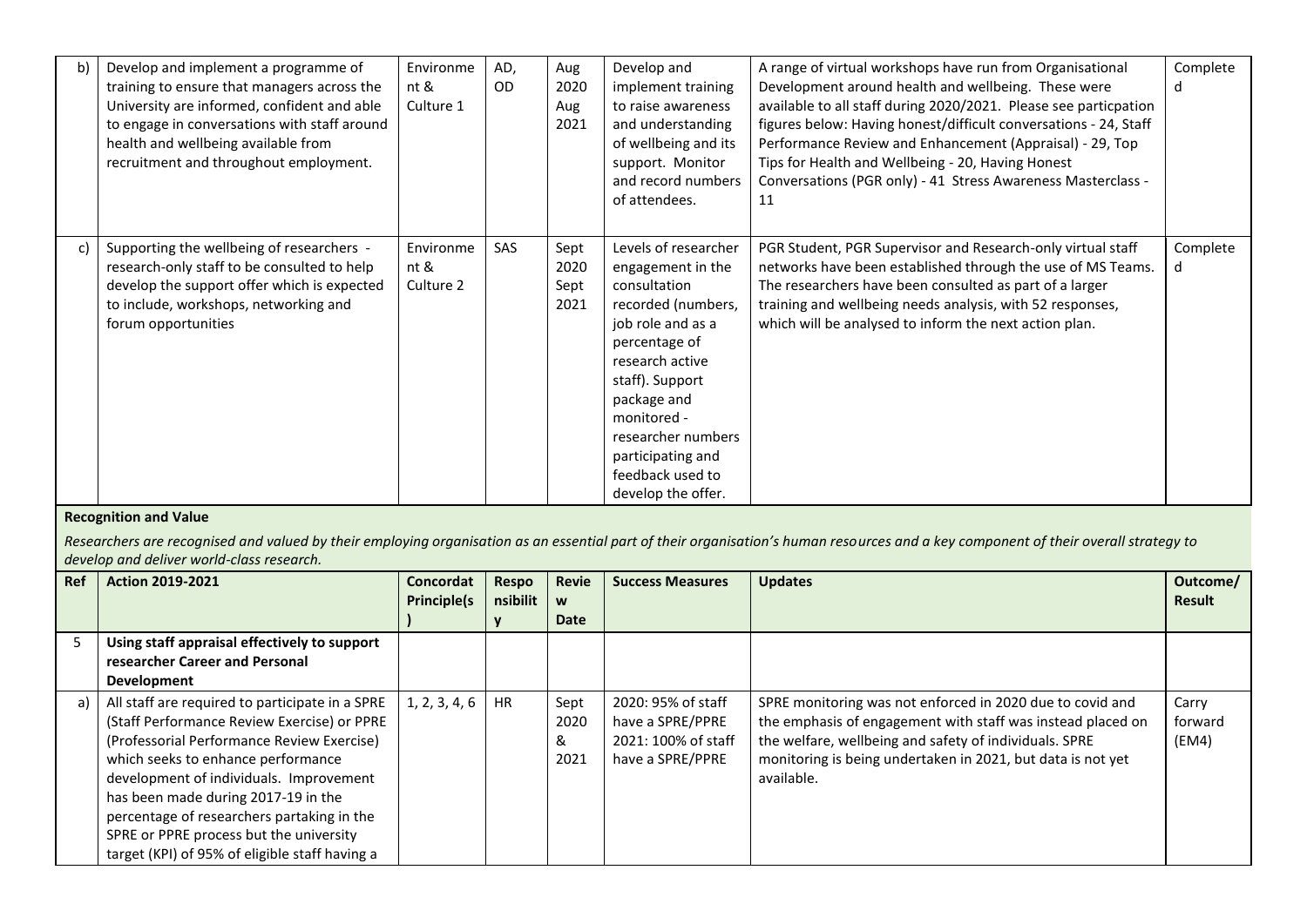|                | SPRE of PPRE in 2019 has not been realised.<br>Training and awareness raising will continue<br>in order to meet our goal of 100% of eligible<br>staff having a SPRE/PPRE.                                                                                                                                                                                                                                                                        |               |                               |             |                                                                                                                                                                                                                                |                                                                                                                                                                                                                                                                                                                                                                                                                                                                                                                                                                                                                                                                                                                                         |                             |
|----------------|--------------------------------------------------------------------------------------------------------------------------------------------------------------------------------------------------------------------------------------------------------------------------------------------------------------------------------------------------------------------------------------------------------------------------------------------------|---------------|-------------------------------|-------------|--------------------------------------------------------------------------------------------------------------------------------------------------------------------------------------------------------------------------------|-----------------------------------------------------------------------------------------------------------------------------------------------------------------------------------------------------------------------------------------------------------------------------------------------------------------------------------------------------------------------------------------------------------------------------------------------------------------------------------------------------------------------------------------------------------------------------------------------------------------------------------------------------------------------------------------------------------------------------------------|-----------------------------|
| b)             | While uptake of staff appraisal is high, 30%<br>of CROS and PIRLS 2019 responders indicate<br>that the appraisal's effectiveness for<br>personal and career development could be<br>improved. Review SPRE training content,<br>guidance and forms.                                                                                                                                                                                               | 1, 2, 3, 4, 7 | HR,<br>OD,<br><b>KIITE</b>    | Nov<br>2021 | SPRE training and<br>forms updated<br>where necessary<br>and evidence of an<br>improvement in<br>usefullness of<br>appraisal (annual<br>SPRE) monitored<br>through the data<br>from annual surveys<br>for researchers.         | Researcher Development is specifically mentioned within the<br>SPRE virtual training and all SPRE documentation has been<br>updated to include links to the UK Professional Standards<br>Framework from HEA and Vitae Framework.                                                                                                                                                                                                                                                                                                                                                                                                                                                                                                        | Complete<br>d               |
| 6              | To evaluate the postdoctoral fellowship<br>scheme (running since 2017 in the School of<br>Humanities) in order to provide guidance on<br>opportunities to further develop the existing<br>scheme in Humanities; and a framework and<br>case study for the Faculties of medicine &<br>Health Sciences and Natural Sciences to<br>review and consider trialling a fellowship<br>scheme. (This builds on Principle 2, action<br>11a and b 2017-19). | 6             | Huma<br>nities,<br><b>FOs</b> | Aug<br>2020 | Survey and analysis<br>to be completed<br>and used to inform<br>practice, questions<br>to include review of<br>how effective the<br>fellowship is in<br>supporting early<br>career development<br>and career<br>opportunities. | The postdoctoral fellowship scheme has been evaluated and<br>has over 20 students joining from Humanities and other<br>disciplines in the Faculty. A dedicated web page is available on<br>the Keele website. Each year the post docs are contacted to<br>ask if they would like to join. Key benefits highlighted in the<br>analysis include: 2 years of affiliation along with access to IT<br>account, library and e-resources, to support development in<br>future careers and to help provide career opportunities.<br>Future evaluation might consider if two years would be<br>usefully extended, and if other Faculties' post docs could<br>benefit from this scheme. Feedback from researchers involved<br>has been excellent. | Carry<br>forward<br>(PCDI5) |
| $\overline{7}$ | Deliver a second wave of the coaching pilot<br>programme for mid-career researchers in<br>the Faculty of Natural Sciences & the Faculty<br>of Medicine & Health Sciences                                                                                                                                                                                                                                                                         | 2, 6          | FO <sub>s</sub><br><b>RIE</b> | Jul<br>2020 | A minimum of 4<br>research staff to<br>undertake the<br>programme during<br>2019-20                                                                                                                                            | Second programme was rolled out during 2019/20, there were<br>some delays due to the Pandemic, but Faculty Research<br>Directors have utilised a consulting service to help develop<br>research careers of staff who were identified as mid career<br>during REF 2021 preparations.                                                                                                                                                                                                                                                                                                                                                                                                                                                     | Complete<br>d               |
| 8              | Develop and support leadership capability<br>and capacity of new research leaders.                                                                                                                                                                                                                                                                                                                                                               |               |                               |             |                                                                                                                                                                                                                                |                                                                                                                                                                                                                                                                                                                                                                                                                                                                                                                                                                                                                                                                                                                                         |                             |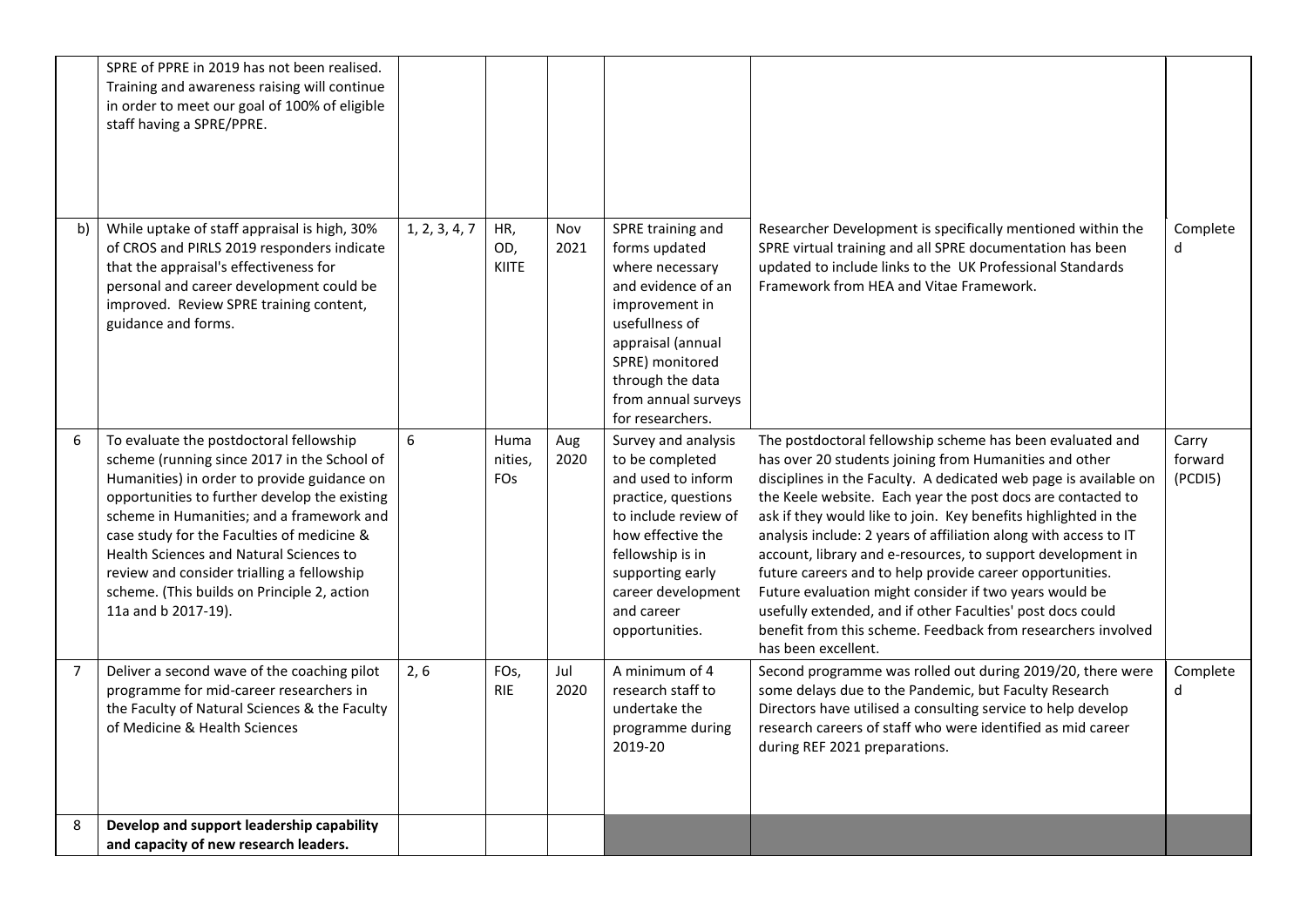| a) | Develop and launch the new Academic<br>Leaders Programme, a bespoke programme,<br>delivered with support from Advance HE,<br>that will provide training for new academic<br>leaders. This programme includes action<br>research projects under 2 distinct strands a)<br>research and b) teaching                                                                                        | 2, 3, 6. | KIITE,<br><b>RIE</b> | Jul<br>2020<br>Jan<br>2021 | Programme is<br>developed,<br>delivered (7 staff in<br>research leadership<br>roles are attending<br>this year) and<br>evaluated during<br>2019-20, with<br>feedback used to<br>inform<br>development of a | In May 2019 Keele commissioned Advance HE to develop and<br>deliver a bespoke version of the national programme<br>Transition to Leadership (TTL). The programme draws together<br>education leaders and research leaders, with the goal of<br>creating powerful synergies between specialist education and<br>research expertise on the one hand, and leadership awareness<br>and capacity on the other, to ensure 'leadership in action'<br>based on looking inwards before looking outwards.<br>The first cohort of the programme was delivered by Advance<br>HE Associates in January-October 2020 (nine participants from | Complete<br>d |
|----|-----------------------------------------------------------------------------------------------------------------------------------------------------------------------------------------------------------------------------------------------------------------------------------------------------------------------------------------------------------------------------------------|----------|----------------------|----------------------------|------------------------------------------------------------------------------------------------------------------------------------------------------------------------------------------------------------|--------------------------------------------------------------------------------------------------------------------------------------------------------------------------------------------------------------------------------------------------------------------------------------------------------------------------------------------------------------------------------------------------------------------------------------------------------------------------------------------------------------------------------------------------------------------------------------------------------------------------------|---------------|
|    |                                                                                                                                                                                                                                                                                                                                                                                         |          |                      |                            | further programme<br>during 2020-21.                                                                                                                                                                       | education and seven from research). A second cohort of 16-<br>20 participants is being delivered this year.                                                                                                                                                                                                                                                                                                                                                                                                                                                                                                                    |               |
| b) | Launch a Research Leaders Network,<br>bringing together academics with leadership<br>responsibilities across the university to<br>discuss challenges and share best practice                                                                                                                                                                                                            | 2, 3, 6. | PVC,<br><b>RIE</b>   | Jul<br>2020                | Monthly meetings<br>are held, chaired by<br>the PVC R&E                                                                                                                                                    | Research Leaders' Network is established with representation<br>from each School, the research Institutes, and the KDA. It has<br>met monthly through 2020, chaired by PVC R&E where the<br>focus has been on research strategy (refreshed early 2020)<br>delivery, ownership and embedding.                                                                                                                                                                                                                                                                                                                                   | Complete<br>d |
| 9  | Launch a Keele Doctoral Academy (KDA) to<br>ensure alignment between the postgraduate<br>research community at Keele and the<br>University's research, teaching & learning<br>strategies; and act as a bridge between<br>central and faculty support functions,<br>ensuring these operate effectively and with<br>a focus on providing an excellent<br>postgraduate student experience. | 3, 6     | PVC,<br><b>RIE</b>   | Jul<br>2020                | The KDA is<br>launched, with a<br>web presence,<br>strategic and<br>operational plan,<br>implementation of<br>which is monitored<br>and evaluated by<br>the University<br>Doctoral Academy<br>Committee    | The KDA was formed in January 2020. The offical launch was<br>delayed from March 2020 to November 2020 due to the<br>pandemic. The launch was held online concurrently with the<br>Postgraduate Conference. The KDA is overseen by the<br>University Doctoral Academy Commitee and has a strategic<br>and operational plan and a web presence<br>(www.keele.ac.uk/kda).                                                                                                                                                                                                                                                        | Complete<br>d |
| 10 | Review quality standards and effectiveness<br>of Keele's PGR supervision                                                                                                                                                                                                                                                                                                                |          |                      |                            |                                                                                                                                                                                                            |                                                                                                                                                                                                                                                                                                                                                                                                                                                                                                                                                                                                                                |               |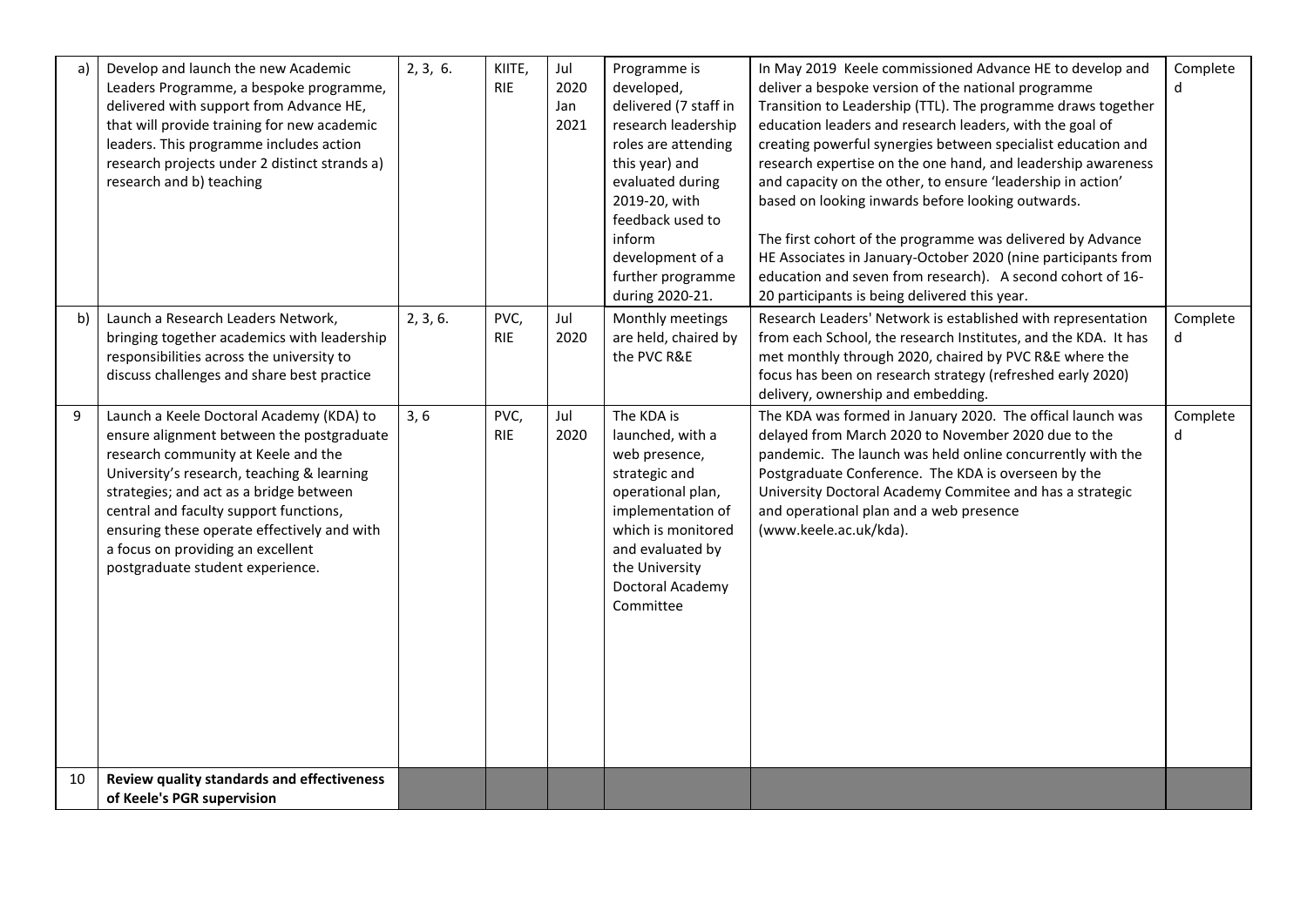| a) | Review Keele's PGR supervisor training offer<br>and explore opportunities for: (1)<br>development of a PGR Supervisor Training<br>portfolio; (2) use of blended / online<br>learning.<br>(3) Development and dissemination of tools<br>to support recording of training in portfolio<br>form | 6 | KIITE<br>(AD),<br><b>KDA</b>    | July<br>2020<br>July<br>2021 | Launch of a revised<br><b>PGR Supervisor</b><br>training offer, with<br>ongoing evaluation<br>embedded and<br>attendance<br>numbers<br>monitored.               | Keele's PGR supervisor training has been reviewed, revised and<br>relaunched, with ongoing evaluation embedded and<br>attendance monitored. There has been (1) development of a<br>PGR Supervisor Training portfolio, which includes: 'Getting<br>started with Research Student Supervision', 'Being an Internal<br>Viva Examiner', 'Having Honest Conversations', 'Developing,<br>Supporting and Maintaining Wellbeing and Resilience', 'Being a<br>member of a PR1 interview panel.' (2) use of blended / online<br>learning and (3) development and dissemination of tools to<br>support recording of training in portfolio form, which was<br>accelerated in the Pandemic utilising MS Teams, with sessions<br>being recorded for ease of access, and enabled huge flexibility<br>with synchronous sessions. | Complete<br>d                                                                                                                                             |
|----|----------------------------------------------------------------------------------------------------------------------------------------------------------------------------------------------------------------------------------------------------------------------------------------------|---|---------------------------------|------------------------------|-----------------------------------------------------------------------------------------------------------------------------------------------------------------|------------------------------------------------------------------------------------------------------------------------------------------------------------------------------------------------------------------------------------------------------------------------------------------------------------------------------------------------------------------------------------------------------------------------------------------------------------------------------------------------------------------------------------------------------------------------------------------------------------------------------------------------------------------------------------------------------------------------------------------------------------------------------------------------------------------|-----------------------------------------------------------------------------------------------------------------------------------------------------------|
| b) | Promote refresher training for existing<br>supervisors to ensure parity and high quality<br>supervision standards are in place across the<br>university                                                                                                                                      | 6 | KIITE<br>(AD),<br><b>KDA</b>    | July<br>2020<br>July<br>2021 | Launch refresher<br>training and raise<br>awareness.<br>Monitor and record<br>numbers of<br>attendees.                                                          | Due to prioritising the development of PGR supervisor training,<br>unforseen staffing issues and workloads associated with the<br>Pandemic, this action has been put on hold, and will be taken<br>forward by the new researcher developer starting in post in<br>autumn 2021                                                                                                                                                                                                                                                                                                                                                                                                                                                                                                                                    | Carry<br>forward<br>(EM1,<br>ECR1)                                                                                                                        |
| c) | Create and make available via the website a<br>researcher supervisor toolkit to provide<br>updates and guidance and promote it                                                                                                                                                               | 6 | KIITE<br>$(AD)$ ,<br><b>KDA</b> | July<br>2020<br>July<br>2021 | Toolkit is launched<br>and made available<br>on the website,<br>download numbers<br>are monitored and<br>feedback requested<br>and reviewed on<br>effectiveness | A Research Supervisors network has also been created using<br>MS Teams to support supervisors. Bi-monthly Q&A sessions<br>are held to answer any queries and update supervisors with<br>information, particularly relating to changes due to COVID. The<br>new Researcher Developer starting in Autumn 2021 will<br>oversea the development of the researcher supervisor toolkit<br>area, created on the KDA intranet pages                                                                                                                                                                                                                                                                                                                                                                                      | Closed,<br>new<br>Researche<br>$\mathsf{r}$<br>Developer<br>will be<br>investigati<br>ng<br>different<br>methods<br>for online<br>supervisor<br>materials |
| 11 | Recognise, celebrate and share researcher<br>contributions                                                                                                                                                                                                                                   |   |                                 |                              |                                                                                                                                                                 |                                                                                                                                                                                                                                                                                                                                                                                                                                                                                                                                                                                                                                                                                                                                                                                                                  |                                                                                                                                                           |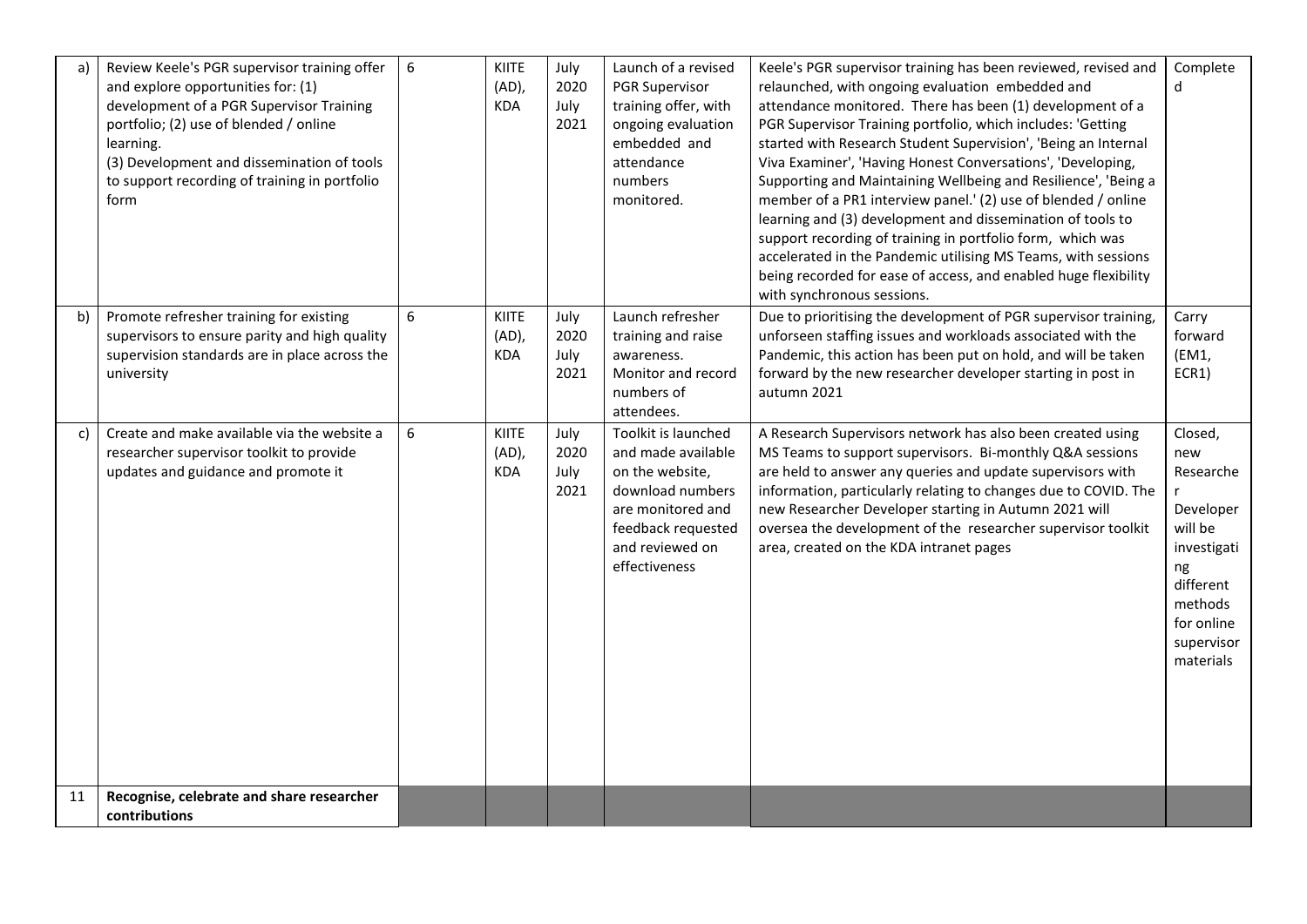| a) | Promote the Keele Excellence Awards to all<br>researchers, researcher awards are available<br>for Public Engagement (new award 2018)<br>and Research Support.                             | 1, 6    | HR,<br>RIE,<br>VCO                   | Aug<br>2020                 | At Keele<br>nominations to the<br>award scheme are<br>monitored with the<br>PVC to acknowledge<br>and respond to all<br>applications<br>(including those<br>that are<br>unsuccessful).<br>Nominations and<br>winners will be<br>analysed by job<br>family so that<br>researchers can be<br>identified and<br>compared to overall<br>populations. Aim to<br>see an<br>improvement in<br>research staff<br>nominations year | This action was not implemented due to the pandemic. In<br>2021 awards were invited for 'Outstanding Contribution' to<br>recognise the efforts and contributions of staff in the context<br>of Covid-19.                                                                                                                                                                                                                                                                                                                                                                                                                                                                                                                                                                                                                                                                                                                                                                                        | Complete<br>d |
|----|-------------------------------------------------------------------------------------------------------------------------------------------------------------------------------------------|---------|--------------------------------------|-----------------------------|---------------------------------------------------------------------------------------------------------------------------------------------------------------------------------------------------------------------------------------------------------------------------------------------------------------------------------------------------------------------------------------------------------------------------|-------------------------------------------------------------------------------------------------------------------------------------------------------------------------------------------------------------------------------------------------------------------------------------------------------------------------------------------------------------------------------------------------------------------------------------------------------------------------------------------------------------------------------------------------------------------------------------------------------------------------------------------------------------------------------------------------------------------------------------------------------------------------------------------------------------------------------------------------------------------------------------------------------------------------------------------------------------------------------------------------|---------------|
| b) | Use internal communication tools to share<br>regular inspirational examples (stories/case<br>studies) of research at Keele, including ECR<br>activities, to inspire and spread awareness. | 4, 3, 7 | MAC,<br>RIE,<br>KIITE,<br><b>KDA</b> | Aug<br>2020<br>Sept<br>2021 | on year.<br>At Keele<br>nominations to the<br>award scheme are<br>monitored, with the<br>PVC Research &<br>Enterprise to<br>acknowledge and<br>personally respond<br>to all applications<br>(including those<br>that are<br>unsuccessful).<br>Nominations and<br>winners will be<br>analysed by job<br>family so that<br>researchers can be<br>identified and<br>compared to overall                                      | The weekly communication to all staff Week@Keele now has a<br>strong research presence. A Research@Keele newsletter is<br>being released October 2021 that has a dedicated section to<br>showcase inspirational examples focusing on ECRs, MCRs and<br>raising the profile of the whole research team not just the<br>academic lead. We also host a Research Talks series feature<br>examples of research projects and impacts from academic<br>colleagues, which provide inspiration and advice for others.<br>An example of this is an upcoming session titled "Women<br>Leaders in Research" where three Keele academics will<br>describe how they have developed a research career and now<br>lead their own teams. We also hosted Leanne Hodson from<br>Oxford who gave a talk on how she leads hers research group<br>which many found inspirational. From Autumn 2021, the<br>revised research webpages will also have case studies under<br>the research integrity and culture section. | Complete<br>d |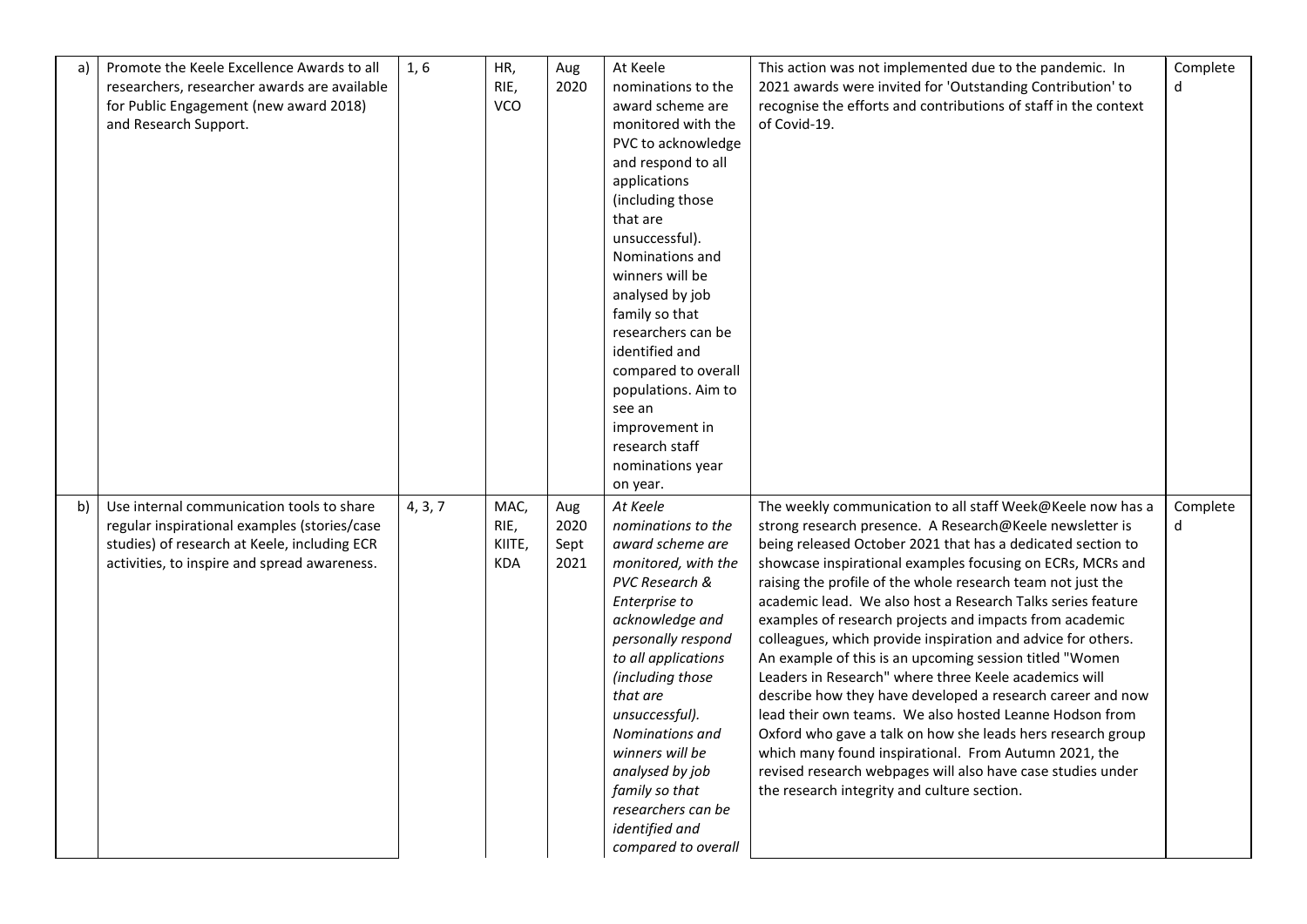|    |                                                                                                                                                                                                |         |            |             | populations. Aim to<br>see an improvement<br>in the number of<br>research staff<br>nominations year<br>on year.                                                                                                                |                                                                                                                                                                                                                                                                                                                                                                                                                                                                                                                                                                                                                        |               |
|----|------------------------------------------------------------------------------------------------------------------------------------------------------------------------------------------------|---------|------------|-------------|--------------------------------------------------------------------------------------------------------------------------------------------------------------------------------------------------------------------------------|------------------------------------------------------------------------------------------------------------------------------------------------------------------------------------------------------------------------------------------------------------------------------------------------------------------------------------------------------------------------------------------------------------------------------------------------------------------------------------------------------------------------------------------------------------------------------------------------------------------------|---------------|
| c) | Organise a university-wide Celebrating<br>Impact Festival, to share examples of<br>impactful research taking place across the<br>university<br><b>Support, Career Development and Training</b> | 4, 3, 7 | <b>RIE</b> | Sep<br>2021 | Researcher<br>attendance will be<br>monitored as a<br>percentage of the<br>overall attendance<br>(target is a<br>minimum of 50<br>attendees)<br>Research-only staff<br>feedback to be<br>specifically sought<br>and evaluated. | The University held its annual Impact & Engagement Festival<br>from 21st June 2021 to 2nd July 2021, spanning two weeks<br>with some activities continuing beyond that period. All<br>sessions have been conducted virtually due to Pandemic<br>restrictions. Attendance was almost three times the target of<br>50, with 146 people attending. Feedback from each of the<br>sessions has been collated and is overwhelmingly positive.<br>Based on feedback and informal comments there seem to be<br>an appetite for more training and support in the area of impact<br>and engagement from both staff and students. | Complete<br>d |

*Researchers are equipped and supported to be adaptable and flexible in an increasingly diverse, mobile, global research environment.*

*The importance of researchers' personal and career development, and lifelong learning, is clearly recognised and promoted at all stages of their career.*

| <b>Ref</b> | <b>Action 2019-2021</b>                                                                                                                                                                                                                                                    | <b>Concordat</b><br><b>Principle(s</b> | <b>Respo</b><br>nsibilit | <b>Revie</b><br>W            | <b>Success Measures</b>                                                                                                                                      | <b>Updates</b>                                                                                                                                                                                 | Outcome/<br><b>Result</b>  |
|------------|----------------------------------------------------------------------------------------------------------------------------------------------------------------------------------------------------------------------------------------------------------------------------|----------------------------------------|--------------------------|------------------------------|--------------------------------------------------------------------------------------------------------------------------------------------------------------|------------------------------------------------------------------------------------------------------------------------------------------------------------------------------------------------|----------------------------|
|            |                                                                                                                                                                                                                                                                            |                                        |                          | <b>Date</b>                  |                                                                                                                                                              |                                                                                                                                                                                                |                            |
| 12         | <b>Mentoring Provision</b>                                                                                                                                                                                                                                                 |                                        |                          |                              |                                                                                                                                                              |                                                                                                                                                                                                |                            |
| a)         | Provide promotion-specific mentoring to<br>women and BAME staff in the year that they<br>wish to make a promotion<br>application. Mentoring is advertised<br>alongside annual promotions workshops and<br>potential candidates may request to<br>participate in the scheme | 3,6                                    | <b>HR</b>                | Sept<br>2020<br>Sept<br>2021 | All candidates who<br>request a mentor<br>are offered one.<br>Candidates report<br>that the mentoring<br>was useful.<br>Reduction in the<br>gap between male | Mentoring schemes are in place and all staff who have<br>requested a mentor have been matched. Athena Swan<br>Insitutional Survey has not yet been undertaken. Scheduled for<br>November 2021. | Carry<br>forward<br>(ECR1) |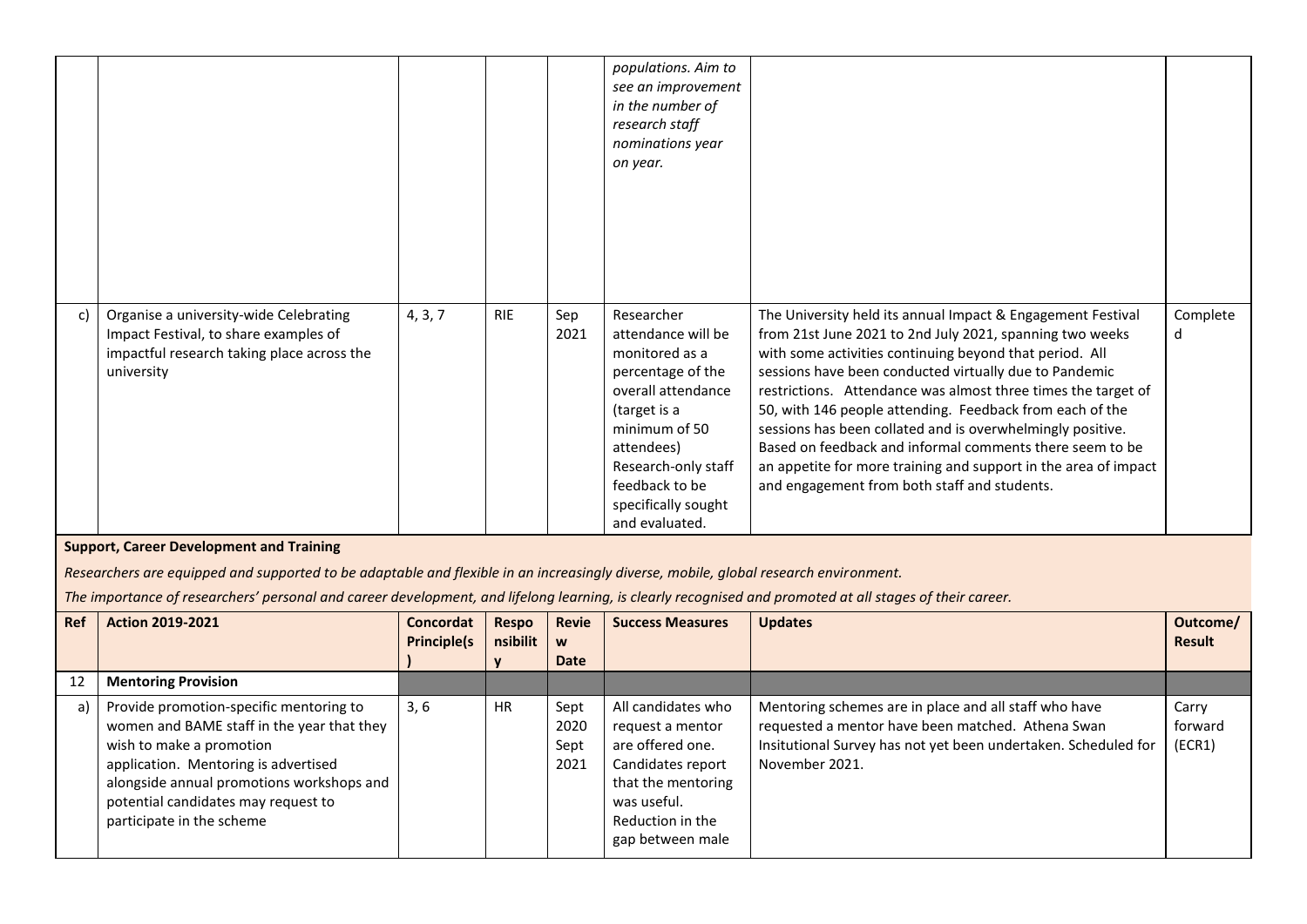|    |                                                                                                                                                                                                                                                                                                                                      |         |                                  |                              | and female<br>responses to<br>statements relating<br>to promotion<br>support is reduced<br>by 1/3rd (assessed<br>through responses<br>in the next Athena<br>SWAN institutional<br>survey)                                                                                                                                                                                                                                                                  |                                                                                                                                                                                                                                                                                                                                                                                                                                                               |                             |
|----|--------------------------------------------------------------------------------------------------------------------------------------------------------------------------------------------------------------------------------------------------------------------------------------------------------------------------------------|---------|----------------------------------|------------------------------|------------------------------------------------------------------------------------------------------------------------------------------------------------------------------------------------------------------------------------------------------------------------------------------------------------------------------------------------------------------------------------------------------------------------------------------------------------|---------------------------------------------------------------------------------------------------------------------------------------------------------------------------------------------------------------------------------------------------------------------------------------------------------------------------------------------------------------------------------------------------------------------------------------------------------------|-----------------------------|
| b) | All staff, though we are targeting women<br>and BAME staff, identified at appraisals as<br>being within 2 years of promotion to be<br>offered a mentor. We aim to increase the<br>number of women and BAME staff applying<br>for promotion, ensure their applications are<br>timely and improve the success rates of both<br>groups. | 3, 1, 6 | <b>HR</b>                        | Sept<br>2020<br>Sept<br>2021 | 3 women per<br>Faculty to be<br>offered a mentor.<br>15% increase in<br>women coming<br>forward for<br>promotion (across<br>all levels) by 2020.<br>Increase success<br>rate of women and<br><b>BAME</b> staff to<br>support<br>institutional<br>representation<br>targets of: 35%<br>female<br>professoriate by<br>Nov 20, 50% female<br>Senior Lecturer by<br>Nov 20; 8.4% BAME<br>professoriate by<br>Feb 22, 5.6% BAME<br>Senior Lecturer by<br>Feb 22 | First cohort of mentoring matches took place in 2020. While<br>female representation targets have not yet been reached, we<br>report an increase in the success rate of women relative to the<br>applicant pool:<br>Professorial level: 18/19 - 5.1%, 19/20 - 7.5%, 20/21 - 9%<br>Senior level: 18/19 - 8.3%, 19/20 - 9.8%, 20/21 - 9.9%<br>We have met our Senior Lecturer BAME representation target<br>and are close to achieving the professorial target. | Carry<br>forward<br>(ECR1)  |
| C) | Encourage more research staff to complete<br>the online course Introduction to Mentoring.<br>The course was completed and made<br>available for the 2018/19 academic year, 17<br>participants have completed the course but<br>none are researcher only staff.                                                                       | 3,4,5   | OD,<br>AD,<br>HR,<br><b>CGRR</b> | Jul<br>2020                  | Increased<br>completion<br>numbers (all staff)<br>and specifically<br>participation by<br>10% of research-<br>only staff                                                                                                                                                                                                                                                                                                                                   | There were 16 completions during 2019/20 and 20 during<br>2020/21 but none were research-only staff. Going forward the<br>session will be advertised regularly through the new research-<br>only staff network and Keele Doctoral Academy, with the aim<br>of attracting some research-only staff.                                                                                                                                                            | Carry<br>forward<br>(PCDM2) |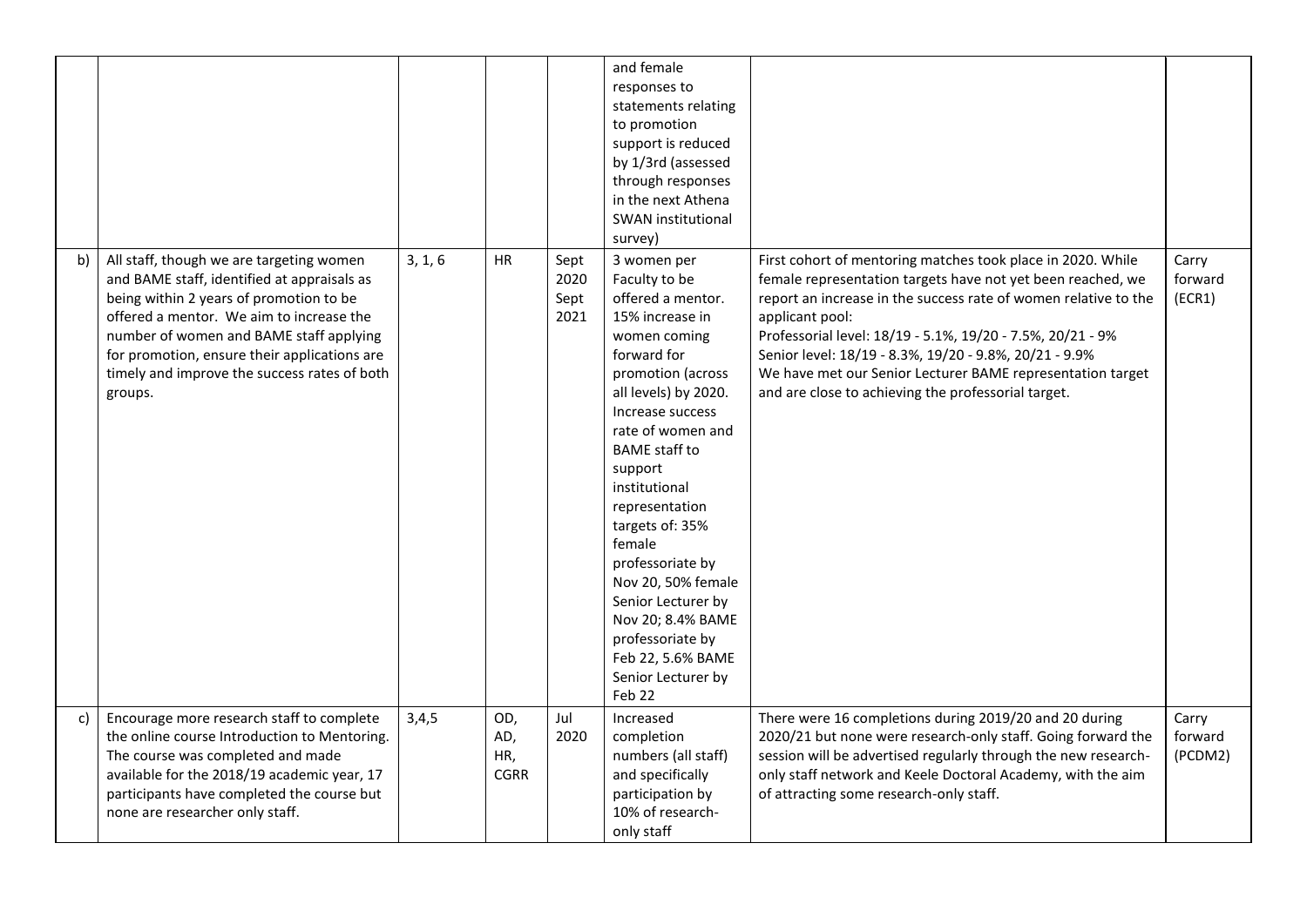| 13 | Ensure all researchers are aware of the<br><b>Research Concordat and HR Excellence in</b><br><b>Research Award</b>                                                                                                                                                                    |               | All<br>involv<br>ed          |                              |                                                                                                                                                                                                                                        |                                                                                                                                                                                                                                                                                                                                                                                                                                                                                                                                                                                                                      |                                          |
|----|---------------------------------------------------------------------------------------------------------------------------------------------------------------------------------------------------------------------------------------------------------------------------------------|---------------|------------------------------|------------------------------|----------------------------------------------------------------------------------------------------------------------------------------------------------------------------------------------------------------------------------------|----------------------------------------------------------------------------------------------------------------------------------------------------------------------------------------------------------------------------------------------------------------------------------------------------------------------------------------------------------------------------------------------------------------------------------------------------------------------------------------------------------------------------------------------------------------------------------------------------------------------|------------------------------------------|
| a) | Develop an awareness campaign for all staff<br>and PGRs and embed a briefing in<br>appropriate events, for example the PGR<br>supervisor training programme and the<br>University wide PGR induction and post-<br>progression briefing.                                               | 2, 3, 5, 7, 9 | KIITE,<br>KDA,<br><b>MAC</b> | July<br>2020<br>July<br>2021 | Campaign launched<br>and awareness<br>training embedded<br>in the training<br>events mentioned.<br>Questions relating<br>to the Concordat<br>and HR Award<br>awareness included<br>in appropriate<br>event evaluations<br>and surveys. | Information about the Concordat and HR Excellence in<br>Research Award has been included in the online part of the<br>Research Student Supervisor Training. The award was proudly<br>referred to in University's environment statements as part of<br>it's Research Excellence Framework (REF) 2021 submissions,<br>which have been shared with researchers. The University PGR<br>Induction, KDA Handbook and website also includes an<br>overview of the award.                                                                                                                                                    | Complete<br>d                            |
| b) | Launch an awareness raising campaign for<br>leaders, to include: (1) regular updates to<br>Research Committee and Senate on<br>implementation of the Concordat Action<br>Plan; (2) review of website information; (3)<br>briefing to ULG; (4) briefing to research<br>leaders network | 2, 3, 5, 7, 9 | RIE,<br><b>KIITE</b><br>(AD) | Aug<br>2020<br>Aug<br>2021   | (1) Annual reports<br>to Research<br>Committee and<br>Senate; (2)<br>development of<br>new and improved<br>website materials;<br>(3) briefings<br>provided at ULG<br>and Research<br>Leaders Network<br>meetings                       | The Research Concordat and HR in Excellence in Research<br>Award has been reported to University Research Committee<br>(e.g. 14th Nov 2019) and Senate as a standard agenda item,<br>which will continue. Once our Research Leaders Network is re-<br>established (due Autumn 2021, the meeting was paused while<br>a new PVC Research and Innovation was appointed) there will<br>be regular updates from the Researcher Developer. A briefing<br>will also be presented to University Leadership Group. This<br>has been delayed while a Researcher Developer was appointed<br>to the role (started October 2021). | Carry<br>forward<br>(E14)                |
| 14 | Improve visibility of all Keele's researcher<br>training offer across the university (central<br>and faculty), use feedback and issues<br>impacting the sector to refresh the offer and<br>ensure it remains up to date.                                                              | 1, 2, 3, 8    | All<br>involv<br>ed          | Aug<br>2020<br>Aug<br>2021   | Report<br>documenting<br>changes relating to<br>feedback and sector<br>issues and showing<br>increased<br>engagement with<br>training through<br>feedback and<br>attendance figures.                                                   | A new Researcher Calendar of events has been created to<br>highlight all development opportunities to research staff. In<br>addition, as part of the Keele Welcome Induction the work and<br>training of KDA is highlighted to all new staff. KDA use a<br>monthly staff and supervisor newsletter, PGR, Supervisor and<br>Research Staff Teams and Keele App to promote courses. The<br>new Researcher Developer starting in Autumn 2021 will<br>oversea the development of the training offer for all research<br>staff, created on the KDA intranet pages                                                         | Carry<br>forward<br>(Various<br>actions) |
| 15 | Supporting researchers' wellbeing and<br>mental health                                                                                                                                                                                                                                |               |                              |                              |                                                                                                                                                                                                                                        |                                                                                                                                                                                                                                                                                                                                                                                                                                                                                                                                                                                                                      |                                          |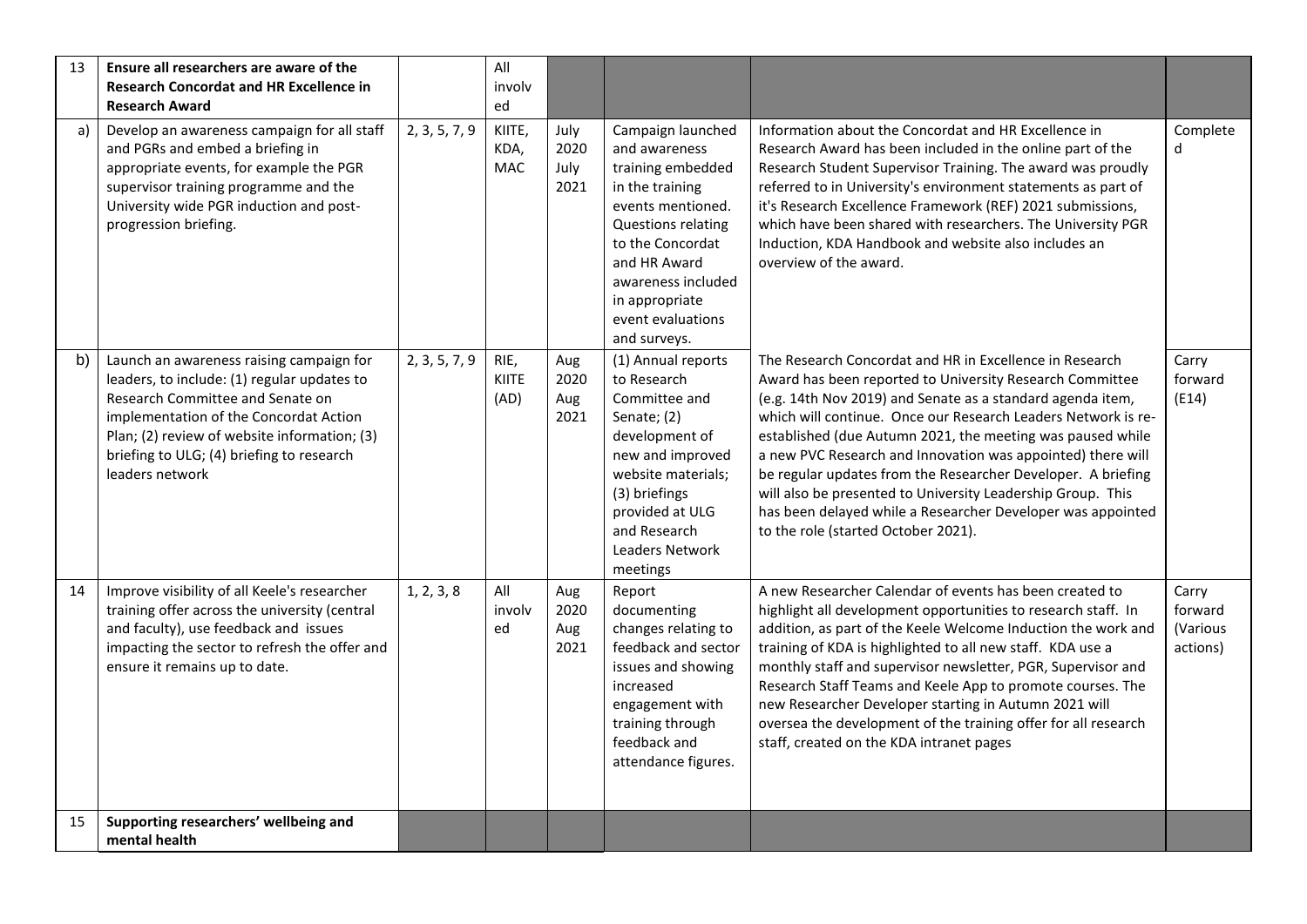| a) | Through delivery of the Office for Students<br>Start to Success Project, provide role<br>relevant mental health training to staff<br>across the institution who directly support<br>our students and their mental health and<br>wellbeing needs. |                                       | HR&<br>SAS                 | <b>Dec</b><br>2021 | Identification of<br>relevant staff who<br>directly support our<br>students mental<br>health and<br>wellbeing. Provide<br>sustainable, role-<br>relevant training to<br>identified groups of<br>staff including<br>researchers and<br>PGR's.                                               | A programme of health and wellbeing workshops have been<br>implemented as part of the Student Start to Success Project<br>and wider Health and Wellbeing Strategy. These Include;<br>Suicide Awareness - 89 attendances, Staff Mental Health<br>Awareness - 48 attendances, Mental Health Awareness:<br>Supporting Students - 171 attendances.                                                                                                                                           | Complete<br>d |
|----|--------------------------------------------------------------------------------------------------------------------------------------------------------------------------------------------------------------------------------------------------|---------------------------------------|----------------------------|--------------------|--------------------------------------------------------------------------------------------------------------------------------------------------------------------------------------------------------------------------------------------------------------------------------------------|------------------------------------------------------------------------------------------------------------------------------------------------------------------------------------------------------------------------------------------------------------------------------------------------------------------------------------------------------------------------------------------------------------------------------------------------------------------------------------------|---------------|
| b) | Launch a range of face to face and online<br>training and guidance to all-staff in relation<br>to supporting their own mental health and<br>wellbeing. A student face to face training<br>and support programme will also to be<br>launched.     | <b>NEW</b><br>Concordat<br>principles | OD,<br>HR.<br><b>KIITE</b> | Sept<br>2021       | Launch of University<br>Heath and<br><b>Wellbeing Strategy</b><br>in January 2020 -<br>followed by the<br>implementation of<br>training<br>opportunities for<br>staff including<br>Researchers<br>(including fixed and<br>short-term<br>contracts). Launch<br>of the student<br>programme. | The University launched a Health and Wellbeing Strategy in<br>2020 and can be viewed via<br>https://www.keele.ac.uk/discover/strategicplanandmission/en<br>ablingstrategies/healthandwellbeingstrategy/health&wellbein<br>g-strategy-brochure-a5-1119-spread.pdf A range of<br>workshops were introduced to support both staff and students<br>in terms of their mental health. A brief video version was also<br>developed to support the development of those in operational<br>roles. | Complete<br>d |
| c) | Keele is fortunate to have a Postgraduate<br>Association (KPA), this association plans to<br>launch a student led mental health project<br>to support the wellbeing of all PGR students.                                                         |                                       | <b>KPA</b>                 | Jun<br>2020        | Evidence of<br>implementation,<br>progress of the<br>project, monitoring<br>PGR engagment<br>data and feedback<br>on effectiveness.                                                                                                                                                        | The Keele Postgraduate Association has launched a Blue<br>January campaign and Mindfulness Mondays sessions which<br>are available to all PGR students                                                                                                                                                                                                                                                                                                                                   | Complete<br>d |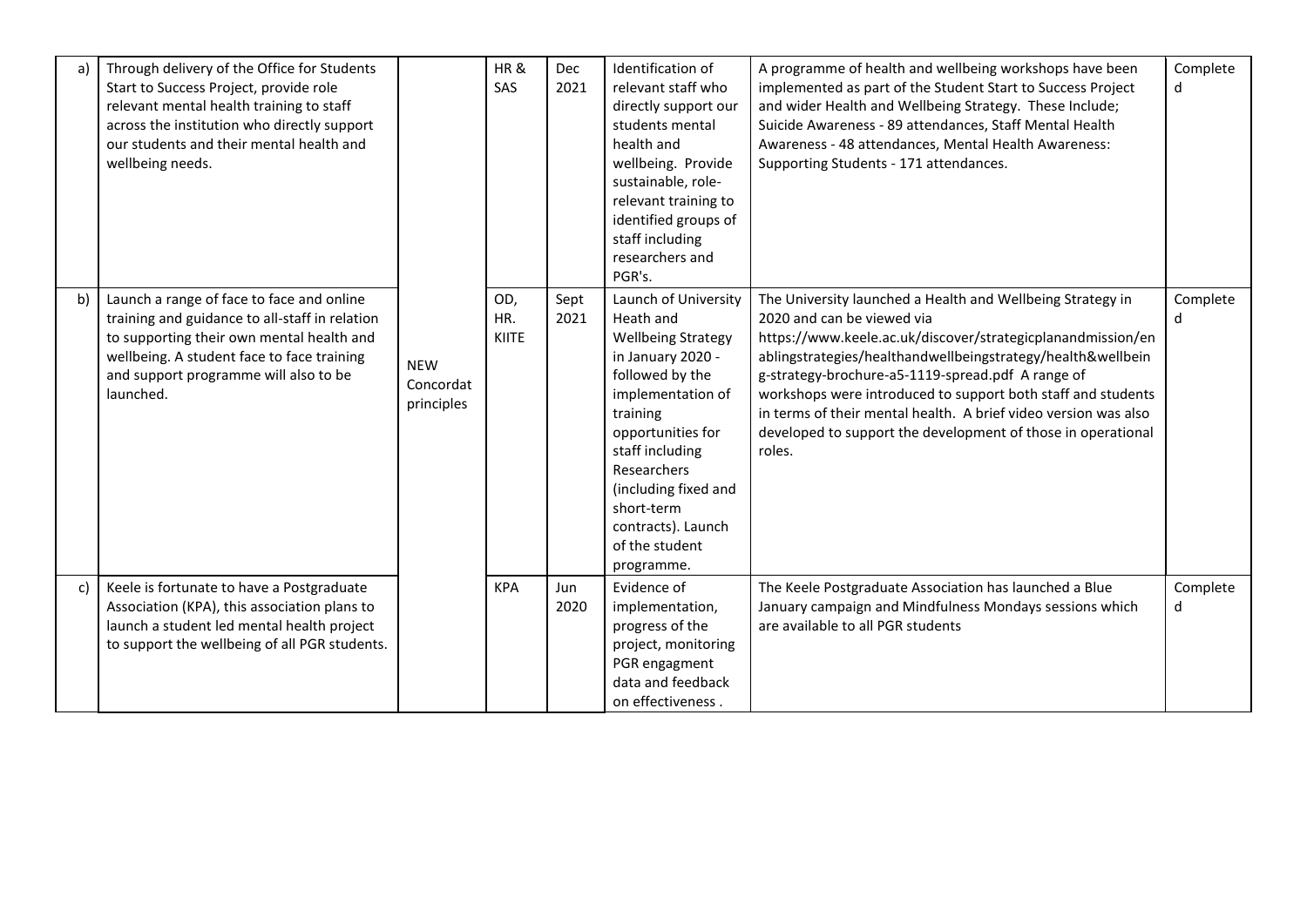| 16 | Review opportunities to enhance existing<br>career support and training for postgraduate<br>research students and ECRs, with a<br>particular focus on:<br>(1) enterprise and entrepreneurship<br>(2) access to a digital careers platform and<br>careers advice<br>(3) finding and completing applications for<br>fellowship programmes<br>(4) provide careers events specifically for<br><b>PGRs</b> | 1, 2, 3, 4, 8 | KIITE<br>(Caree<br>rs and<br>Emplo<br>yabilit<br>у<br>Team<br>and<br>Entrep<br>reneur<br>in<br>Reside<br>nce,<br>AD),<br><b>KDA</b> | July<br>2020<br>July<br>2021 | Include PGR<br>recruiters in annual<br>Career Fair, Offer at<br>least 1 other event<br>that is researcher<br>careers focussed a<br>year. Monitor<br>PGR/ECR numbers<br>attending Career<br>events, use of the<br>online careers<br>platform and<br>interactions with<br>enterprise and<br>innovation. Number<br>of supported<br>applications and<br>success rate for<br>Fellowships for<br>2020 and 2021 | Keele's Careers team have reviewed and enhanced careers<br>support and training, which is available to postgraduate<br>research students and ECRs. Specific focus on:<br>(1) enterprise and entrepreneurship: Enterprise Bootcamps<br>were available in May 2021 (for PHRs/ECRS), KRISP internships<br>appropriate for PGRs, with 2 PGR students participating in<br>Student Knowledge Exchange.<br>(2) access to a digital careers platform and careers advice:<br>available via Keele Careers online (with PGR webpages and<br>resources being reviewed and updated, and a resource<br>dedicated to internships has been created) with up to date<br>careers information and interactive career tools such as CV360<br>and a nominated Careers Consultant for guidance and advice.<br>(3) finding and completing applications for fellowship<br>programmes: ?????<br>(4) provide careers events specifically for PGRs: targeted<br>promotion of annual careers fair has taken place; recruiters<br>with a positive approach to PGR recruitment invited; a careers<br>event has been delivered specifically for PGRs and a three<br>workshop series will be delivered end September 2021. | Complete<br>d              |
|----|-------------------------------------------------------------------------------------------------------------------------------------------------------------------------------------------------------------------------------------------------------------------------------------------------------------------------------------------------------------------------------------------------------|---------------|-------------------------------------------------------------------------------------------------------------------------------------|------------------------------|----------------------------------------------------------------------------------------------------------------------------------------------------------------------------------------------------------------------------------------------------------------------------------------------------------------------------------------------------------------------------------------------------------|--------------------------------------------------------------------------------------------------------------------------------------------------------------------------------------------------------------------------------------------------------------------------------------------------------------------------------------------------------------------------------------------------------------------------------------------------------------------------------------------------------------------------------------------------------------------------------------------------------------------------------------------------------------------------------------------------------------------------------------------------------------------------------------------------------------------------------------------------------------------------------------------------------------------------------------------------------------------------------------------------------------------------------------------------------------------------------------------------------------------------------------------------------------------------------------------|----------------------------|
| 17 | Ensuring high research standards through<br>research governance, ethics and integrity                                                                                                                                                                                                                                                                                                                 |               |                                                                                                                                     |                              |                                                                                                                                                                                                                                                                                                                                                                                                          |                                                                                                                                                                                                                                                                                                                                                                                                                                                                                                                                                                                                                                                                                                                                                                                                                                                                                                                                                                                                                                                                                                                                                                                            |                            |
| a) | Introduce online delivery of research<br>governance, ethics and integrity training                                                                                                                                                                                                                                                                                                                    | 3, 2, 5, 6    | <b>RIE</b>                                                                                                                          | Jul<br>2021                  | Training is online<br>and accessible by all<br>researchers.                                                                                                                                                                                                                                                                                                                                              | Online training sessions titled Introduction to research<br>governance, integrity and ethics have been delivered as part of<br>the researcher summer school for the past two academic years<br>and will feature in the Research Talks seminar series<br>November 2021. We are currently reviewing and updating the<br>research support webpages and as part of that we plan to add<br>embedded links to the training video so that all can access<br>whenever needed. This was delayed due to appointment of<br>replacement Associate Director Research Support to cover<br>maternity leave (2019-2020) and then replacement with a new<br>Director Research Strategy Delivery (2021).                                                                                                                                                                                                                                                                                                                                                                                                                                                                                                     | Carry<br>forward<br>(EC15) |
| b) | In ongoing support for high standards and<br>consistency in Ethics panels (action 21 2017-<br>19 plan) a 12 month project is now<br>underway to develop online training<br>modules for both applicants and on-going<br>training for panel members.                                                                                                                                                    | 3, 2, 5, 6    | <b>RIE</b>                                                                                                                          | Aug<br>2021                  | Launch of two<br>online modules per<br>year, researcher<br>participation<br>(enrolments and<br>completions) to be<br>monitored<br>following launch of                                                                                                                                                                                                                                                    | 12 month project did not take place due to an ongoing<br>restructure of the University Research Ethics Committees and<br>the implementation of a new IT infrastructure to support the<br>RECs. We have provided ethics training for panel members<br>(online video) and PGR and ECRs receive an introduction on<br>how to apply for a favourable ethical opinion through the<br>Introduction to Research Governance, Integrity and Ethics<br>training session.                                                                                                                                                                                                                                                                                                                                                                                                                                                                                                                                                                                                                                                                                                                             | Complete<br>d              |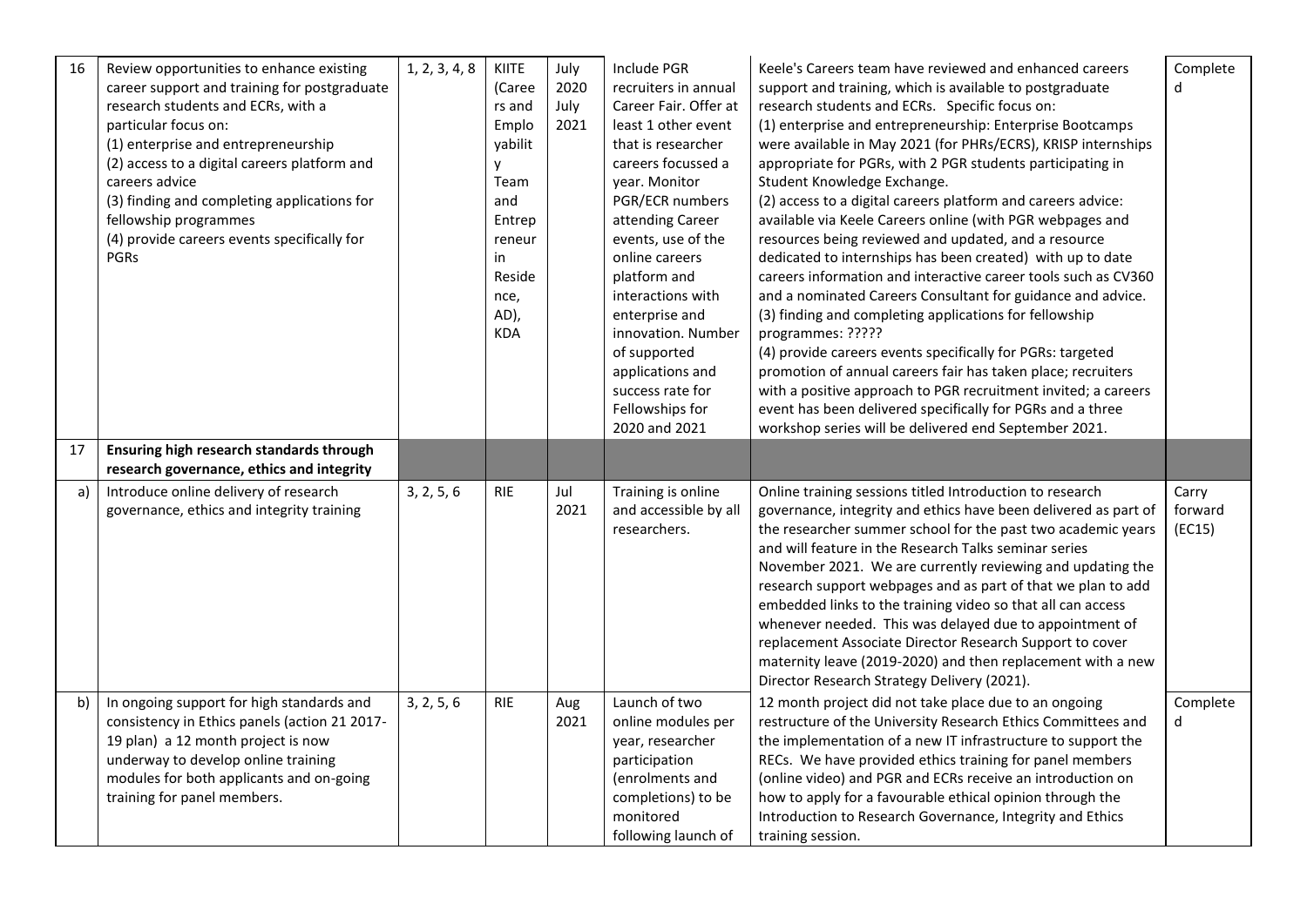|    |                                                                                                                                                                                                                                         |                |                      |                             | each module and<br>feedback evaluated.                                                                                                                                           |                                                                                                                                                                                                                                                                                                                                                                                                                |                                                                                                                                                          |
|----|-----------------------------------------------------------------------------------------------------------------------------------------------------------------------------------------------------------------------------------------|----------------|----------------------|-----------------------------|----------------------------------------------------------------------------------------------------------------------------------------------------------------------------------|----------------------------------------------------------------------------------------------------------------------------------------------------------------------------------------------------------------------------------------------------------------------------------------------------------------------------------------------------------------------------------------------------------------|----------------------------------------------------------------------------------------------------------------------------------------------------------|
| 18 | Complete the development of online<br>resources to support the management of a<br>research award, that can be accessed by<br>researchers as required. (continued from P2,<br>action 6 2017-19)                                          | $\overline{2}$ | RIE,<br><b>KIITE</b> | <b>Dec</b><br>2020          | Course available on<br>online learning<br>platform with<br>ongoing monitoring<br>of researcher<br>enrolments and<br>completions, and<br>evaluation of<br>feedback from<br>users. | Due to a institutional restructuring to centralise and<br>consoldate professional services, the development of the<br>online resource is still ongoing. The content had been<br>developed but now needs updating due to changes that<br>occurred during Summer 2021 prior to release.                                                                                                                          | Closed,<br>new<br>Researche<br>r<br>Developer<br>will be<br>investigati<br>ng<br>different<br>methods<br>for<br>training<br>materials<br>in this<br>area |
| 19 | Organise an annual Research Talks Seminar<br>Series that aims to improve researcher<br>awareness and understanding of the<br>landscape of research within the UK, with a<br>particular emphasis on funding, integrity<br>and engagement | 4,6            | <b>RIE</b>           | Jul<br>2021                 | Organisation of at<br>least 5 sessions per<br>year. Researcher<br>registrations and<br>attendance to be<br>monitered.                                                            | Annual research talks have been held, with at least 5 sessions,<br>covering the Research Excellence Framework, Women in<br>Research & Integrity. Researcher registrations and attendance<br>are monitored. Some sessions were online due to the<br>pandemic, which increased the number of attendees and<br>enabled sessions to be recorded and stored on intranet for<br>ease of access to Keele researchers. | Complete<br>$\mathsf{d}$                                                                                                                                 |
| 20 | Develop a bespoke global challenges<br>research training programme, drawing on<br>external expertise to upskill Keele<br>researchers on development and delivery of<br>global research projects                                         |                | <b>RIE</b>           | Jul<br>2020                 | Organisation of at<br>least 3 sessions per<br>year. Researcher<br>attendance to be<br>monitered and<br>feedback evaluated.                                                       | Three Global challenges research training sessions were<br>delivered in 2020. These were unable to run in 2021 due to<br>ODA funding cuts.                                                                                                                                                                                                                                                                     | Complete<br>d                                                                                                                                            |
| 21 | Carrying out focused work with researchers<br>to explore barriers and enablers to<br>undertaking training and development in<br>light of the proposals set out in the new<br>Concordat                                                  | <b>NEW 3.1</b> | KIITE,<br><b>RIE</b> | Aug<br>2020,<br>Aug<br>2021 | Regular discussion<br>item at Concordat<br>Action Group,<br>focused discussions<br>to be held with<br><b>Research Leaders</b><br>Network and with                                | The internal survey for researchers about the research support<br>offering has incorporated this question, and analysis will<br>inform the priorities for the new researcher developer starting<br>Autumn 2021.                                                                                                                                                                                                | Complete<br>$\mathsf{d}$                                                                                                                                 |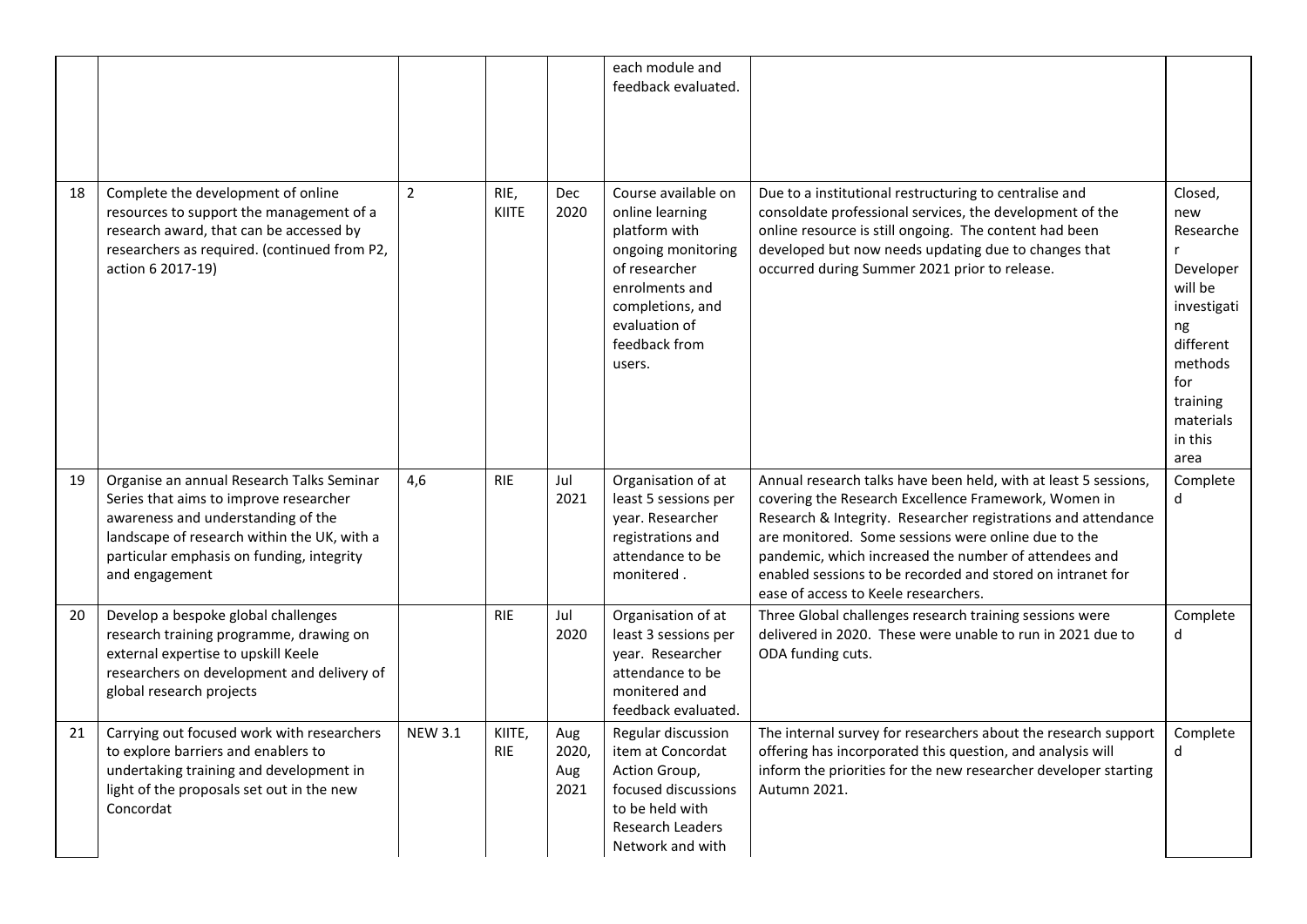|    |                                                                                                                                                                                                               |            |                                       |                            | research staff at all<br>levels as part of<br>faculty focus<br>groups. Analysis of<br>Reponses to<br>overcome barriers<br>and enable research<br>development.                                               |                                                                                                                                                                                                                                                                                                                                                                                                                                                                                                                                                                                                                                                                                                                                                          |               |
|----|---------------------------------------------------------------------------------------------------------------------------------------------------------------------------------------------------------------|------------|---------------------------------------|----------------------------|-------------------------------------------------------------------------------------------------------------------------------------------------------------------------------------------------------------|----------------------------------------------------------------------------------------------------------------------------------------------------------------------------------------------------------------------------------------------------------------------------------------------------------------------------------------------------------------------------------------------------------------------------------------------------------------------------------------------------------------------------------------------------------------------------------------------------------------------------------------------------------------------------------------------------------------------------------------------------------|---------------|
| 22 | Promote opportunities for placements and<br>internships with non academic organisations                                                                                                                       | 1, 2, 4, 7 | KIITE,<br><b>RIE</b>                  | Jul<br>2020                | Opportunities<br>circulated to<br>relevant staff,<br>support provided<br>for development of<br>applications, case<br>studies developed<br>for successful<br>activities and used<br>to promote<br>engagement | A resource has been developed to bring together and promote<br>a range of opportunities for placements and/or internships in<br>non-academic organisations. The recourse will be made<br>available to relevant staff through KDA teams and other<br>appropriate avenues. Internships have already been placed on<br>KDA teams when available. The Careers and Employability<br>sessions will incorporate the newly developed resource into<br>delivery and potential applicants can access support from the<br>careers and Employability team via CareersHub. Case studies<br>from other institutions are available through the links on the<br>resource provided. Keele case studies will be developed to<br>further promote engagement.                | Complete<br>d |
| 23 | Over 40% of CROS 2019 survey respondents<br>declared a specific interest in attending<br>training workshops to develop knowledge<br>and skill in Knowledge Exchange. Develop<br>new training materials on KE. | 1, 2, 3, 8 | KIITE,<br>RIE,<br>PVC,<br><b>CGRR</b> | Aug<br>2020<br>Aug<br>2021 | Training materials<br>are available and<br>accessible to all<br>researchers.                                                                                                                                | The Impact & Engagement Festival was designed and curated<br>in a way that provided a breadth of events and activities<br>focussed on developing skills and understanding in Knowledge<br>Exchange. The festival included a full day of activities<br>dedicated to creative methods in knowledge exchange, with<br>training materials available to all researchers<br>https://www.keele.ac.uk/research/engagementandimpact/eve<br>ntsandtraining/impactandengagementfestival/. The<br>immersive event will share examples of best practice as well as<br>exposing participants to a range of interactive examples from<br>experts in the field. (This event had to be postponed from<br>June to September 2021 due to ongoing COVID-19<br>restrictions). | Complete<br>d |

**Researchers' Responsibilities**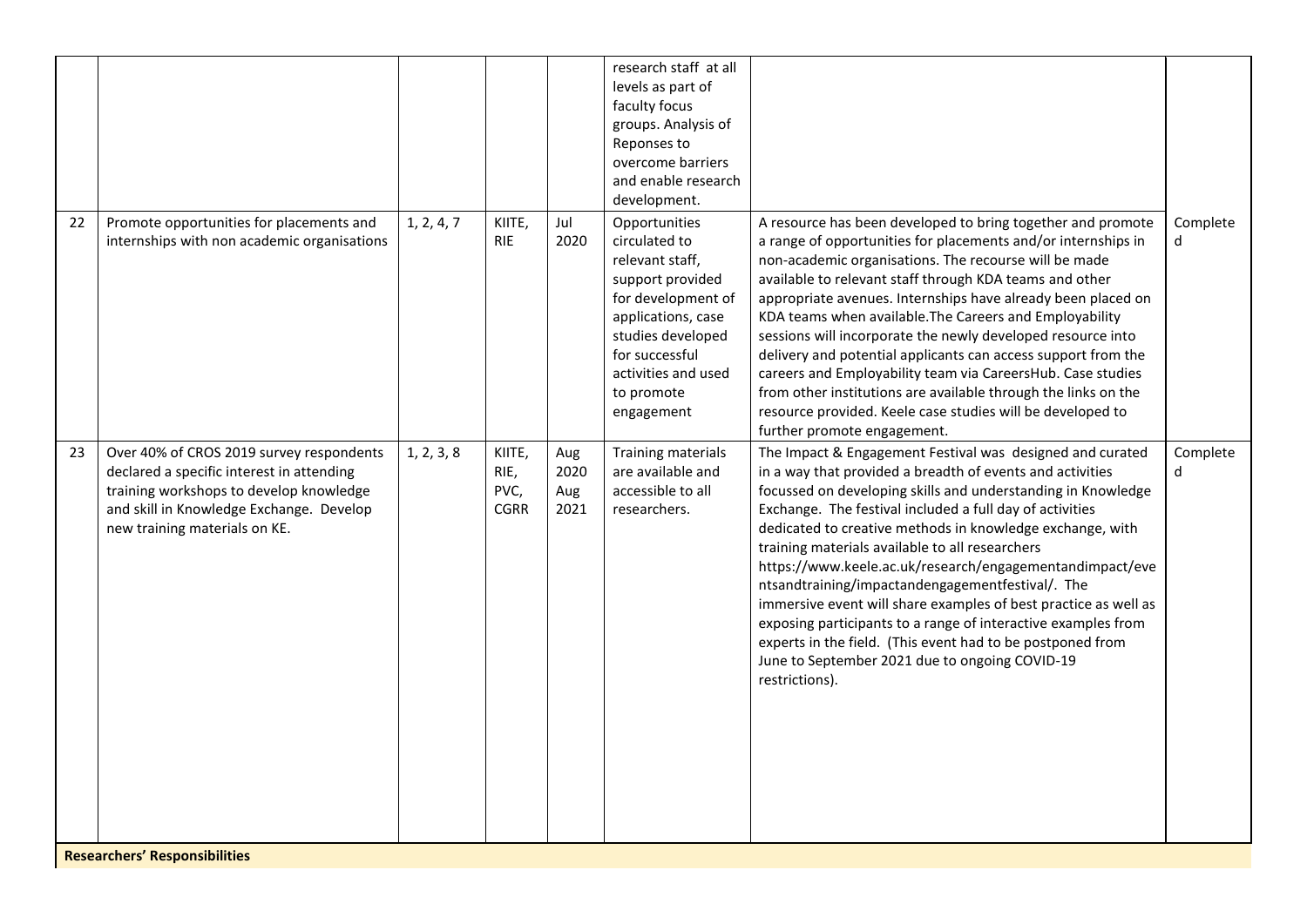*Individual researchers share the responsibility for and need to pro-actively engage in their own personal and career development, and lifelong learning.*

| Ref | <b>Action 2019-2021</b>                                                                                                                                                                                                                                               | <b>Concordat</b><br><b>Principle(s</b> | <b>Respo</b><br>nsibilit<br><b>V</b> | <b>Actio</b><br>n<br><b>Date</b> | <b>Success Measures</b>                                                                                                                                 | <b>Updates</b>                                                                                                                                                                                                                                                                                                                                                                                                                                                                                                                                                                                                                                                                                                                                                                                                                                                                                                                                                                                          | Outcome/<br><b>Result</b> |
|-----|-----------------------------------------------------------------------------------------------------------------------------------------------------------------------------------------------------------------------------------------------------------------------|----------------------------------------|--------------------------------------|----------------------------------|---------------------------------------------------------------------------------------------------------------------------------------------------------|---------------------------------------------------------------------------------------------------------------------------------------------------------------------------------------------------------------------------------------------------------------------------------------------------------------------------------------------------------------------------------------------------------------------------------------------------------------------------------------------------------------------------------------------------------------------------------------------------------------------------------------------------------------------------------------------------------------------------------------------------------------------------------------------------------------------------------------------------------------------------------------------------------------------------------------------------------------------------------------------------------|---------------------------|
| 23  | Carry out an annual in-house consultation<br>with researchers to identify any gaps in<br>training provision                                                                                                                                                           | 5, 6                                   | KIITE,<br>RIE,<br><b>KDA</b>         | Jul<br>2021                      | Report - covering<br>launch of<br>consultation,<br>response level,<br>feedback analysis<br>and consideration<br>by the Concordat<br><b>Action Group</b> | The Culture, Employment and Development in Academic<br>Research Survey (CEDARS) was developed in 2019 by sector<br>working groups. replacing the previous Careers in Research<br>Online Survey (CROS) and Principal Investigators and Research<br>Leaders Survey (PIRLS).<br>CEDARS integrates questions from the CROS and PIRLS surveys<br>with new questions reflecting the Principles of the revised<br>Concordat to Support the Career Development of Researchers,<br>incorporating the environment, culture, professional<br>development and employment of research staff and the<br>experiences of their managers. This was run at Keele during<br>June 2021, with analysis being considered by Keele Doctoral<br>Academy and University Research Committee. The annual<br>internal RaISE survey also asks researchers about any training<br>gaps. The Postgraduate Research Experience Survey (PRES)<br>was also run in March 2021, with analysis being considered by<br>Keele Doctoral Academy. | Complete<br>d             |
| 24  | Provide opportunities for researchers to<br>engage in cross-disciplinary discussions<br>around research - supporting advancement<br>of knowledge and critical thinking                                                                                                | 2, 5, 6                                | KDA,<br>ILAS,<br><b>KIITE</b>        | Jul<br>2020                      | Organisation of at<br>least two events<br>annually,<br>monitoring<br>researcher<br>attendance and<br>feedback                                           | 8 Grand Challenges lectures were hosted by the Institute of<br>Liberal Arts and Sciences during 2019/20 along with 5 during<br>2020/21 with attendance and feedback monitored by ILAS<br>coordinator Steve Kilner. The annual Postgraduate Conference<br>and Researcher Summer School were held during 2019/20 and<br>2020/21 (virtually) and featured research specific workshops,<br>panel discussions and networking opportunities. Attendance<br>and feedback were monitored by the KDA.                                                                                                                                                                                                                                                                                                                                                                                                                                                                                                            | Complete<br>d             |
| 25  | Appointment of an Academic Lead for<br>Research Integrity that will foster<br>development of initiatives that aim to<br>support researchers to disseminate research<br>results in an honest and ethical manner and<br>to contribute to the wider body of<br>knowledge | 1, 2, 3                                | PVC,<br><b>RIE</b>                   | Jul<br>2020                      | Appointment of<br>Academic Lead,<br>development and<br>report of annual<br>programme                                                                    | Jim Grange has been appointed as the University Academic<br>Lead for Research Integrity & Improvement. He sits on<br>University Research Committee, where updates are given on<br>activity. Together with the Faculty Research Integrity<br>Champions, the Academic Lead for Research Integrity and<br>Improvement in 2020, started a focused 2-year initiative<br>around open research. This includes structured sessions at the<br>local, faculty-level led by the Faculty Research Integrity<br>Champions to support subject-specific open research, a new<br>suite of webpages (to be launched early November 2021) and<br>Research Talks dedicated to the topic.                                                                                                                                                                                                                                                                                                                                   | Complete<br>d             |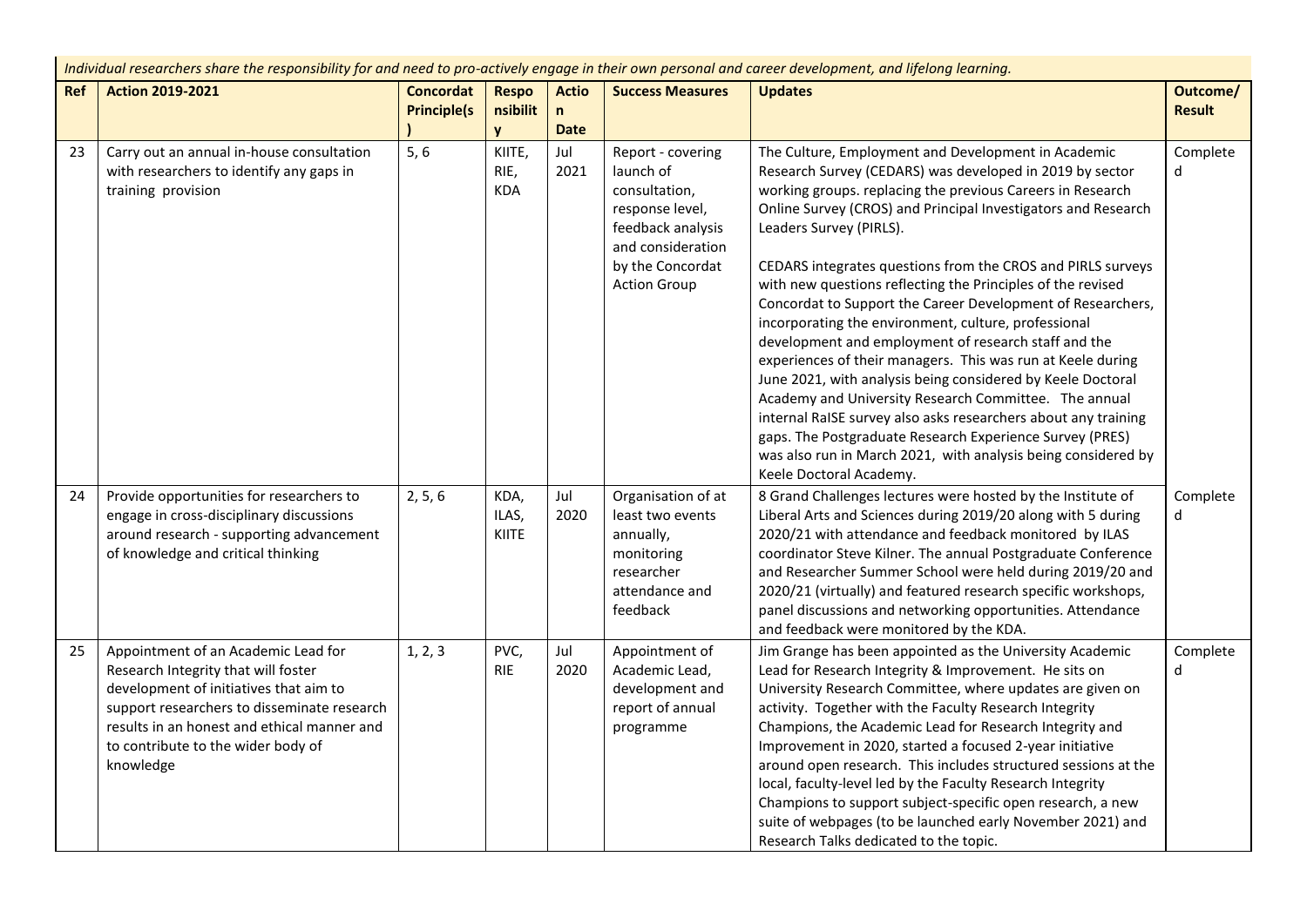| 26 | Through the MICRA project, continue to        | 1, 4, 5 | <b>RIE</b> | Jul  | In addition to a     | MICRA have run a total of 68 workshops over the 2019-2021      | Complete |
|----|-----------------------------------------------|---------|------------|------|----------------------|----------------------------------------------------------------|----------|
|    | develop Keele's training and support offer in |         |            | 2021 | range of regular IP  | period, with over 1398 individual registrations of academics   | d        |
|    | relation to IP and commercialisation.         |         |            |      | and                  | and spin out business executives. The majority of these        |          |
|    |                                               |         |            |      | commercialisation    | sessions have been held virtually due to covid, however Q1     |          |
|    |                                               |         |            |      | events and           | event at keele attracted around 30 atendees for an in person   |          |
|    |                                               |         |            |      | workshops being      | session and the Q3 medical technologies session attracting     |          |
|    |                                               |         |            |      | run through the      | around 50 virtual attendees. Support has also been provided in |          |
|    |                                               |         |            |      | Smart Innovation     | the form of commericalisation grants (total circa 100K) and    |          |
|    |                                               |         |            |      | Hub, Keele and the   | support of an ICURe grant to commericalise a biomedical        |          |
|    |                                               |         |            |      | other MICRA          | application.                                                   |          |
|    |                                               |         |            |      | partners will run    |                                                                |          |
|    |                                               |         |            |      | circa 10 events per  |                                                                |          |
|    |                                               |         |            |      | year across the      |                                                                |          |
|    |                                               |         |            |      | consortium aimed     |                                                                |          |
|    |                                               |         |            |      | at different aspects |                                                                |          |
|    |                                               |         |            |      | of the               |                                                                |          |
|    |                                               |         |            |      | commercialisation    |                                                                |          |
|    |                                               |         |            |      | pathway. Keele is    |                                                                |          |
|    |                                               |         |            |      | hosting 2 events;    |                                                                |          |
|    |                                               |         |            |      | Impact through       |                                                                |          |
|    |                                               |         |            |      | commercialisation    |                                                                |          |
|    |                                               |         |            |      | in Q1 2020 and       |                                                                |          |
|    |                                               |         |            |      | Commercialisation    |                                                                |          |
|    |                                               |         |            |      | of Medical           |                                                                |          |
|    |                                               |         |            |      | Technologies in Q3   |                                                                |          |
|    |                                               |         |            |      | 2020. Other events   |                                                                |          |
|    |                                               |         |            |      | at partner           |                                                                |          |
|    |                                               |         |            |      | institutions will be |                                                                |          |
|    |                                               |         |            |      | advertised and free  |                                                                |          |
|    |                                               |         |            |      | to attend for Keele  |                                                                |          |
|    |                                               |         |            |      | students and staff.  |                                                                |          |
|    |                                               |         |            |      | Numbers and job      |                                                                |          |
|    |                                               |         |            |      | roles of those       |                                                                |          |
|    |                                               |         |            |      | attending and        |                                                                |          |
|    |                                               |         |            |      | feedback will be     |                                                                |          |
|    |                                               |         |            |      | monitored for        |                                                                |          |
|    |                                               |         |            |      | impact.              |                                                                |          |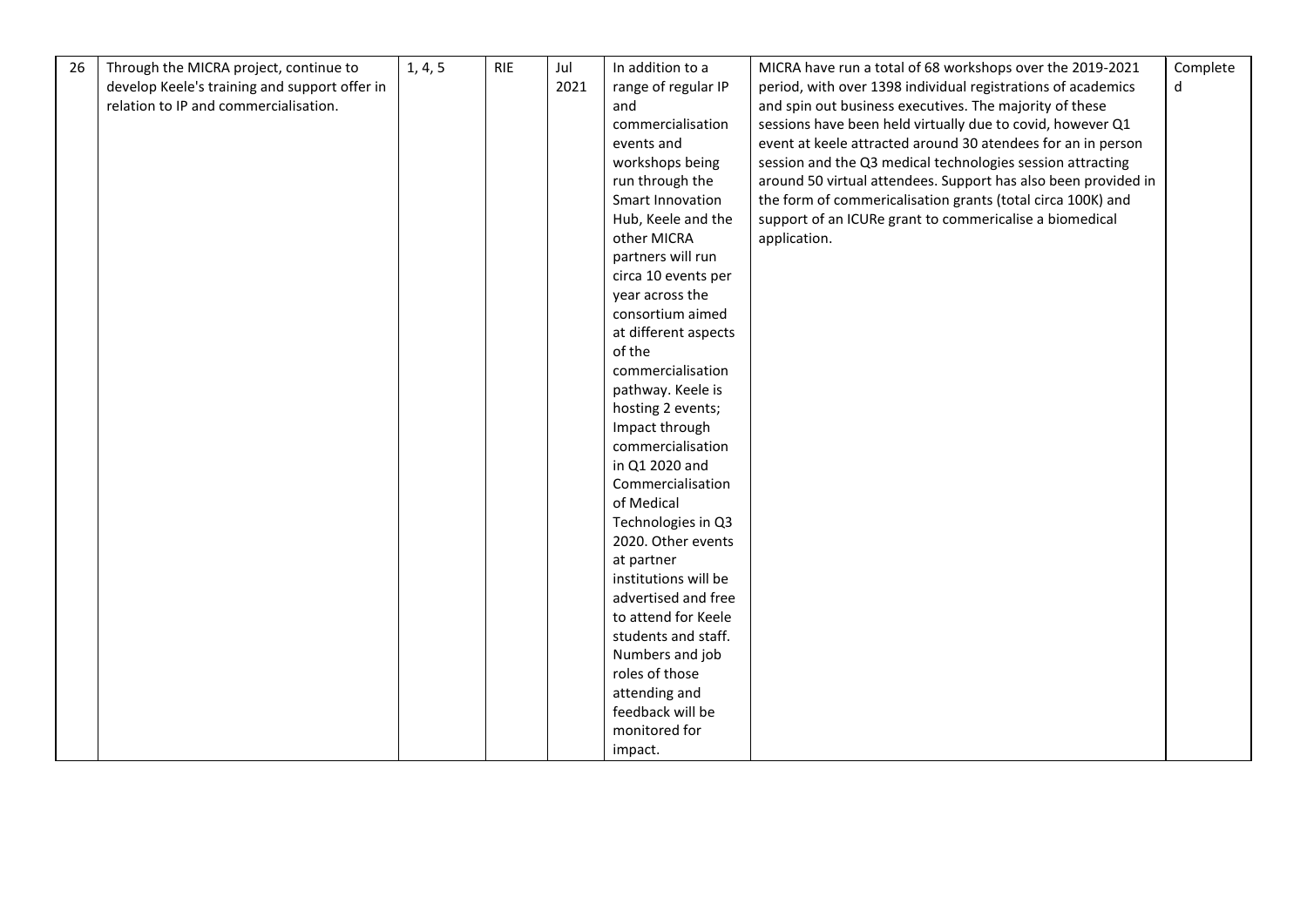| 27 | Develop and launch a training programme<br>that aims to support researchers in<br>developing impactful partnerships with<br>industry                                                                                                                                                                                                      | 1, 4, 5 | <b>RIE</b> | Oct<br>2021 | Development,<br>delivery and<br>evaluation of the<br>programme and<br>research staff<br>engagement<br>(numbers)<br>attending, any<br>outcomes that lead<br>to further<br>development work)                                                                                                                                     | The Annual Impact & Engagement Festivals provide a suite of<br>training activities aimed at supporting researchers engage with<br>businesses and develop impactful partnerships. Specifically,<br>the NCCPE will be delivering a workshop on 'Learning to Work<br>in Partnership' and Know Innovation will be delivering a series<br>of workshops on 'Collaborative Research Leadership'.                                                                                                                                                                                  | Complete<br>d |
|----|-------------------------------------------------------------------------------------------------------------------------------------------------------------------------------------------------------------------------------------------------------------------------------------------------------------------------------------------|---------|------------|-------------|--------------------------------------------------------------------------------------------------------------------------------------------------------------------------------------------------------------------------------------------------------------------------------------------------------------------------------|----------------------------------------------------------------------------------------------------------------------------------------------------------------------------------------------------------------------------------------------------------------------------------------------------------------------------------------------------------------------------------------------------------------------------------------------------------------------------------------------------------------------------------------------------------------------------|---------------|
| 28 | Working closely with Keele's Public<br>Engagement Steering group and colleagues<br>in the partnership development team, to<br>develop a formal and regular programme of<br>training around public engagement and<br>impact, to include sessions for researchers<br>and PGRs on understanding PER and impact<br>activities and evaluation. | 2, 3, 5 | <b>RIE</b> | Oct<br>2021 | Organisation of<br>training sessions for<br>academics on public<br>engagement and<br>impact; improved<br>web resources<br>related to public<br>engagement and<br>impact; regular<br>review of activities<br>carried out through<br>the Public<br>Engagement<br>Network and<br>researcher and PGR<br>participantion<br>numbers. | The PER Champions Group are playing a central role in<br>designing and delivering some of the events and activities for<br>the Impact & Engagement Festival. To date a formal<br>programme of training around public engagement and impact<br>has not yet been established, but steps are being taken to<br>develop a Faculty-level inventory of expertise which will lay<br>the groundwork for a future training programme. We are also<br>conscious that with the new PVCR joining Keele later this year,<br>his input into any new training programmes will be crucial. | Complete<br>d |
| 29 | Develop and make available individual<br>academic profiles for each researcher,<br>bringing together information on research<br>outputs, impact and funding<br><b>Equality and Diversity</b>                                                                                                                                              | 3, 5    | <b>RIE</b> | Jul<br>2021 | Individual research<br>staff profiles are<br>available to all<br>researchers<br>Snapshots to be<br>available early 2020<br>(pdf/Word formats)                                                                                                                                                                                  | The researcher profiles have been made available to Heads of<br>School and School Research Directors to help identify training<br>and mentoring needs during the annual appraisal process.<br>Information is available to staff on their research profile via<br>the Symplectic Current Research Information System (CRIS),<br>which is being review as part of the post REF 2021 work                                                                                                                                                                                     | Complete<br>d |

#### **Equality and Diversity**

*Diversity and equality must be promoted in all aspects of the recruitment and career management of researchers.*

| l Ref | <b>Action 2019-2021</b> | Concordat          | <b>Respo</b> | <b>Revie</b> | <b>Success Measures</b> | <b>Updates</b> | Outcome/      |
|-------|-------------------------|--------------------|--------------|--------------|-------------------------|----------------|---------------|
|       |                         | <b>Principle(s</b> | nsibilit   w |              |                         |                | <b>Result</b> |
|       |                         |                    | $\sim$       | Date         |                         |                |               |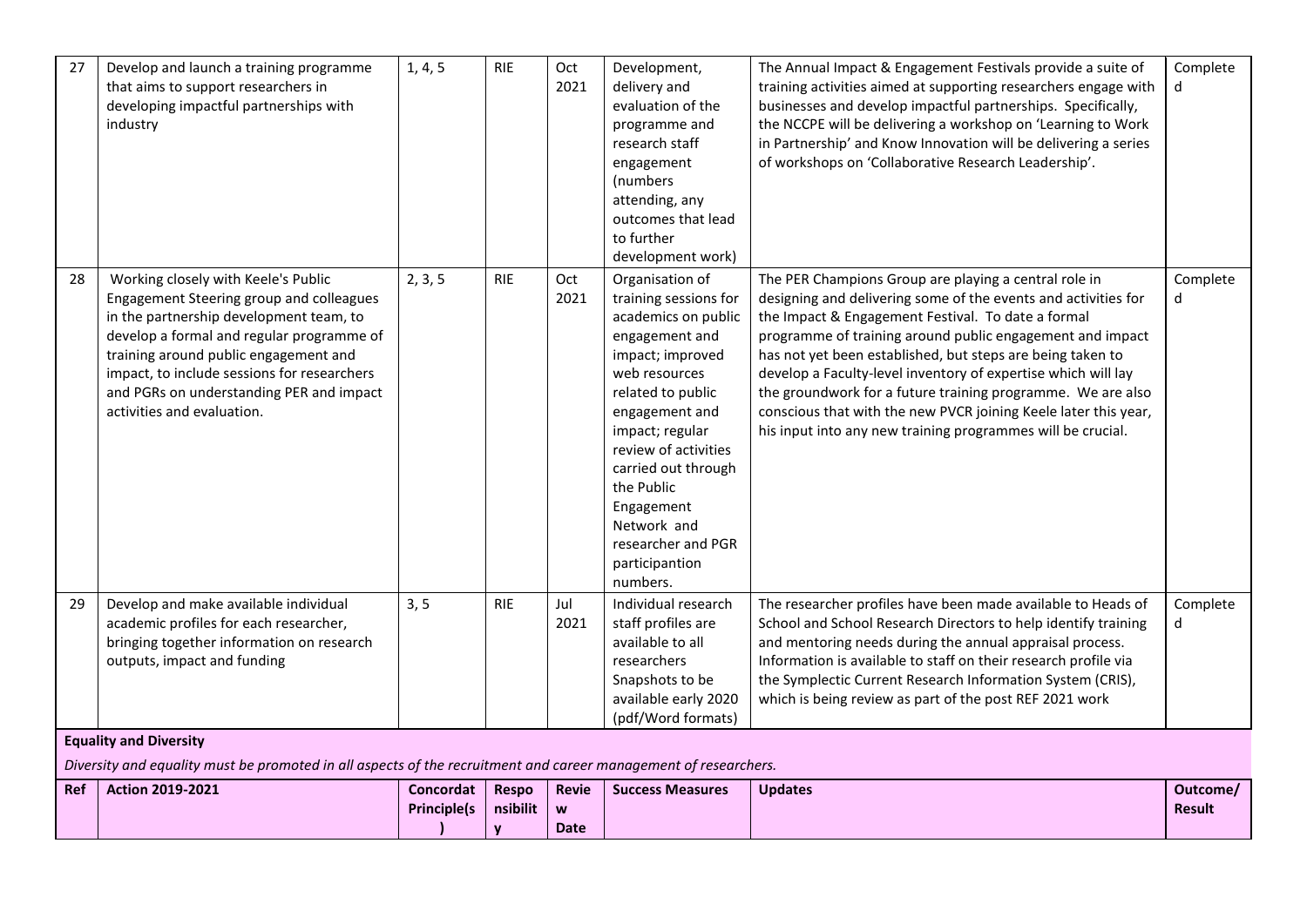| 30 | Continue to use the Athena SWAN charter<br>to progress gender equality across the<br>institution.                                                                                                                                                                                                                                              | 6 | <b>HR</b>         | Jan<br>2021<br>Nov<br>2021  | All schools working<br>holding an award,<br>currently 13 out of<br>14 hold an award.<br>Application made<br>for Institutional<br>Silver award in<br>November 2021.                                                                                                                                                                                                                 | Following the review of the Athena Swan Charter, our new<br>submission date for an Insitutional Award is 29 July 2023                                                                                                                                                                                                                                                                                                                                                                                                                                                                           | Complete<br>d                                           |
|----|------------------------------------------------------------------------------------------------------------------------------------------------------------------------------------------------------------------------------------------------------------------------------------------------------------------------------------------------|---|-------------------|-----------------------------|------------------------------------------------------------------------------------------------------------------------------------------------------------------------------------------------------------------------------------------------------------------------------------------------------------------------------------------------------------------------------------|-------------------------------------------------------------------------------------------------------------------------------------------------------------------------------------------------------------------------------------------------------------------------------------------------------------------------------------------------------------------------------------------------------------------------------------------------------------------------------------------------------------------------------------------------------------------------------------------------|---------------------------------------------------------|
| 31 | Delivery of the Race Equality Charter (REC)<br>actions relating to early career researchers:<br>(1) Develop Faculty Based early career<br>workshops; (2) evaluate and extend<br>Postdoctoral scheme (see action 10); (c)<br>explore uptake of career development<br>support by ethnicity by defining research<br>only roles in next REC survey | 6 | <b>REC</b><br>SAT | Sept<br>2021                | a) positive feedback<br>on workshop with<br><b>20% BAME</b><br>attendees, longer<br>term contributes to<br>meeting the BAME<br>Senior Lecturer<br>representation<br>target. b) see action<br>10 and undertake<br>analysis of<br>participate by<br>ethnicity. c) Survey<br>is undertaken,<br>results analysed by<br>job role and actions<br>formulated to<br>respond to<br>feedback | This action has not yet been completed (the REC co-chair<br>changed and the leaders then felt that there would not have<br>been sufficient time elapsed between surveys to see the<br>impact of initiatives). The EC workshop was assigned to EDI<br>leads and Associate Deans for Research and was due in June<br>2019, but post holders have changed and then Covid meant<br>that priorities have moved). Faculty based early career<br>workshops have not yet taken place. See action 10 for updates<br>on the evaluation of the Postdoctoral scheme. REC survey has<br>not yet taken place. | Carry<br>forward<br>(E11)                               |
| 32 | Continue work to increase the University's<br>ranking in the Stonewall Workplace Equality<br>Index. Promote newly introduced LGBTI Role<br>Models and Allies and develop a network to<br>actively engage staff and students with<br>LGBTI events.                                                                                              | 6 | <b>HR</b>         | May<br>2020,<br>May<br>2021 | 2020 ranking<br>exceeds 2019<br>(273/445). Allies<br>and role models<br>participate in<br>events held to<br>visibly mark LGBT<br>history month.                                                                                                                                                                                                                                    | The Stonewall WEI did not run in 2020 due to COVID-19. We<br>will run in 2021, submission due in September, results<br>available early 2022.                                                                                                                                                                                                                                                                                                                                                                                                                                                    | Closed<br>(not<br>included<br>in new<br>action<br>plan) |
| 33 | The University is a Disability Confident<br>Employer (Level 2 - awarded August 2019).<br>Maintain and progress through the levels.                                                                                                                                                                                                             | 6 | <b>HR</b>         | Aug<br>2020<br>Aug<br>2021  | Maintain level 2,<br>working towards<br>level 3                                                                                                                                                                                                                                                                                                                                    | Disability Confident Employer Awards are now in place for 3<br>years. Keele's next submission will be in August 2022                                                                                                                                                                                                                                                                                                                                                                                                                                                                            | Closed<br>(not<br>included<br>in new<br>action<br>plan) |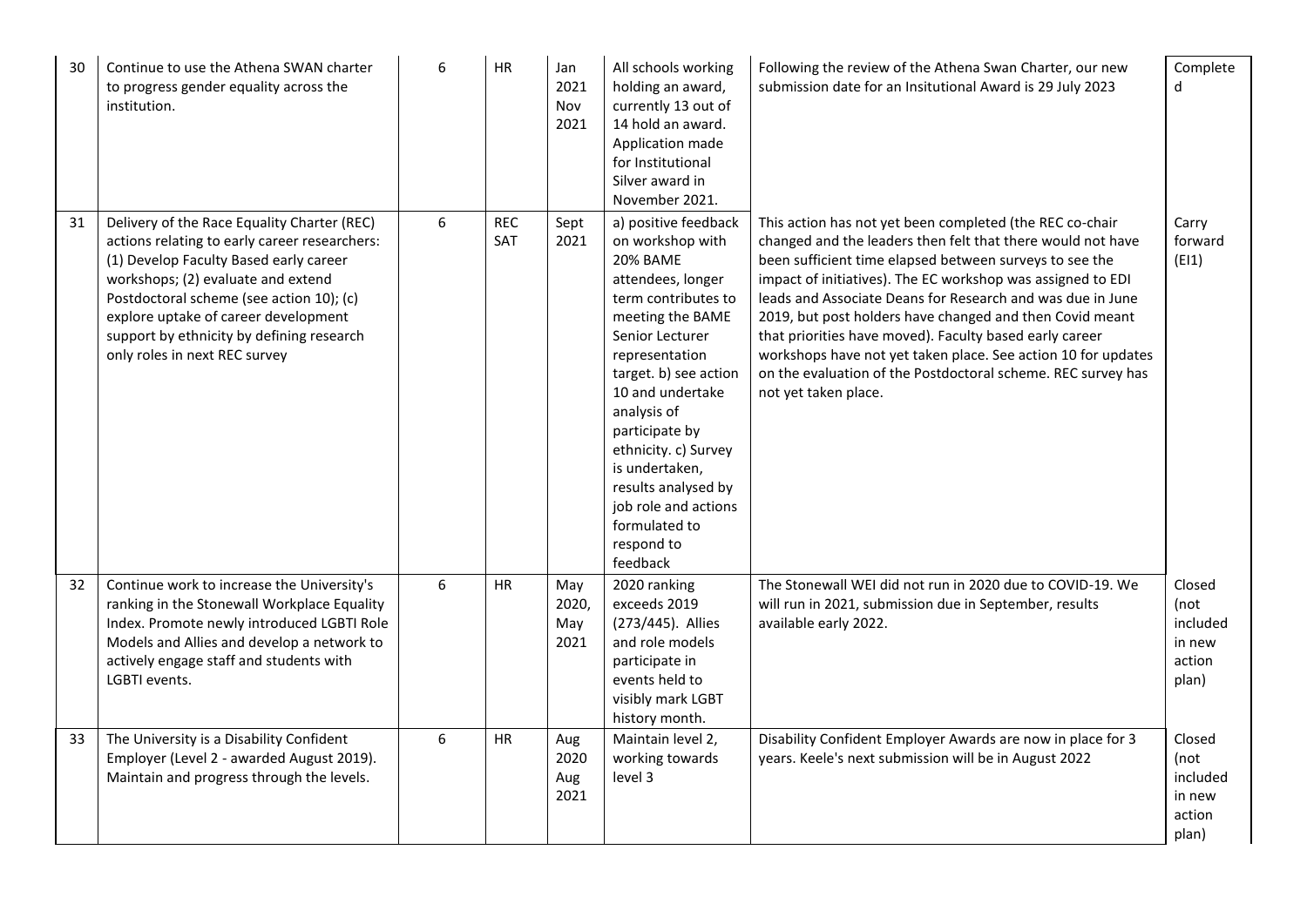| 34 | As part of our REF 2021 preparations, all     | <b>HR</b> | Aug  | Proposals approved  | A Mandatory module on Equality in the Workplace launched in    | Carry   |
|----|-----------------------------------------------|-----------|------|---------------------|----------------------------------------------------------------|---------|
|    | senior academic leaders with a responsibility |           | 2020 | by University       | 2021. 61% of staff have completed this module by 27            | forward |
|    | for research received REF specific            |           |      | Executive. Module   | September 21, our aim is for full compliance by the end of the | (ECI4)  |
|    | unconscious bias training. We would like to   |           |      | developed. 75% of   | calendar year. The University's mandatory Unconious Bias       |         |
|    | extend this further and will develop          |           |      | all staff completed | module will launch during Black History Month (October 2021)   |         |
|    | proposals for mandatory EDI training for all  |           |      | the module by Sept  |                                                                |         |
|    | staff, which has a strong focus on            |           |      | 20. 100% of staff   |                                                                |         |
|    | unconscious bias and develop online           |           |      | completed by Sept   |                                                                |         |
|    | module(s) which are Keele specific.           |           |      | 21.                 |                                                                |         |

## **Implementation and Review**

*The sector and all stakeholders will undertake regular and collective review of their progress in strengthening the attractiveness and sustainability of research careers in the UK.*

| Ref | <b>Action 2019-2021</b>                                                                                                                                                                                                                                                            | Concordat          | <b>Respo</b>        | <b>Actio</b> | <b>Success Measures</b>                                                                                                                                                                                                                                                            | <b>Updates</b>                                                                                                                                                                                                                                                                                                                     | Outcome/      |
|-----|------------------------------------------------------------------------------------------------------------------------------------------------------------------------------------------------------------------------------------------------------------------------------------|--------------------|---------------------|--------------|------------------------------------------------------------------------------------------------------------------------------------------------------------------------------------------------------------------------------------------------------------------------------------|------------------------------------------------------------------------------------------------------------------------------------------------------------------------------------------------------------------------------------------------------------------------------------------------------------------------------------|---------------|
|     |                                                                                                                                                                                                                                                                                    | <b>Principle(s</b> | nsibilit            |              |                                                                                                                                                                                                                                                                                    |                                                                                                                                                                                                                                                                                                                                    | Result        |
|     |                                                                                                                                                                                                                                                                                    |                    |                     | <b>Date</b>  |                                                                                                                                                                                                                                                                                    |                                                                                                                                                                                                                                                                                                                                    |               |
| 35  | In order to ensure researcher engagement in<br>development and implementation of the<br>Concordat Action Plan, review<br>representation of researchers on the<br>Concordat Action Group annually, ensuring<br>this reflects the needs of Keele's diverse<br>researcher population. | $\overline{2}$     | All<br>involv<br>ed | Jan<br>2020  | Appropriate and<br>representative<br>representation of<br>academic staff is<br>maintained on<br><b>Concordat Action</b><br>Group                                                                                                                                                   | Representation of researchers has been regularly reviewed on<br>the Concordat action group (aka HR excellence in research<br>'Team'), with representation at the regular meetings from<br>academic staff, research only staff, early career researchers<br>through to Professors.                                                  | Complete<br>d |
| 36  | Ensure gathering of researcher feedback<br>through participation in surveys such as<br>CROS and PIRLS surveys, with a target of<br>increasing response rates. Feedback to be<br>reviewed by the Concordat Action Group to<br>inform the training and staff development<br>offer.   | $\overline{7}$     | All<br>involv<br>ed | Sept<br>2021 | Collect researcher<br>feedback (through<br>survey, Concordat,<br>action group, focus<br>groups in 2020, run<br><b>CROS and PIRLS in</b><br>2021. Analysis of<br>researcher feedback<br>annually and<br>summary of<br>response rates with<br>a target of a 20%<br>increase by 2021. | As mentioned in update to 23 above, the CEDARS survey ran at<br>Keele in June 2021, which gathers this researcher feedback<br>and the PRES survey ran at Keele in March 2021. This<br>feedback will be analysed and considered by the HR EiR action<br>group, along with other University Committees (UDAC) during<br>Autumn 2021. | Complete<br>d |